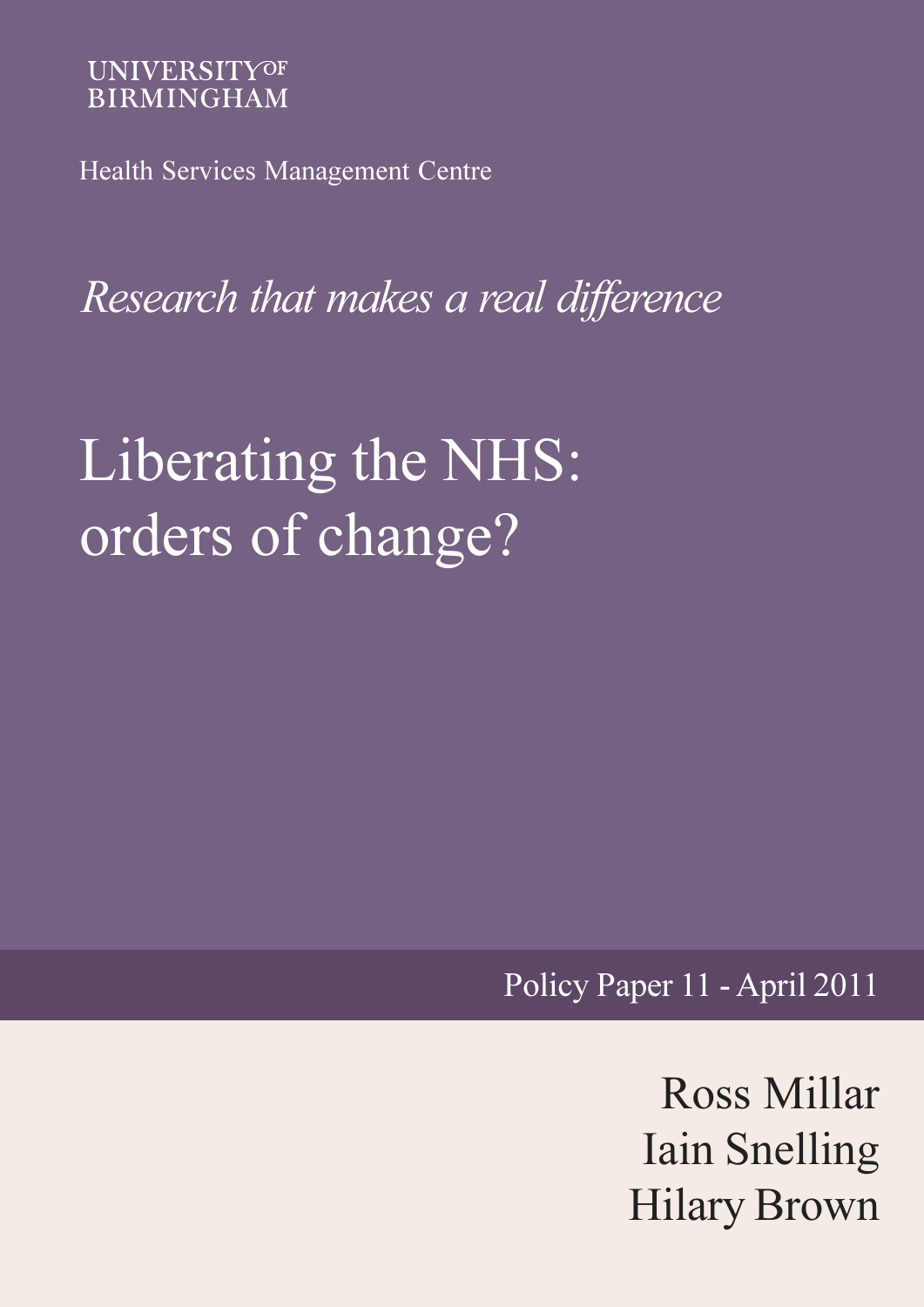# Acknowledgements

The following paper has been shaped by the helpful comments, ideas and feedback from a number of HSMC colleagues. Special thanks also go to Robin Miller for his co-ordination and management of the policy paper series.

# Published by:

Health Services Management Centre, University of Birmingham April 2011

© Health Services Management Centre, University of Birmingham

# ISBN No:

978 0 7044 2878 2

#### About HSMC

HSMC has been one of the leading UK centres for research, personal and organisational development in health care for nearly 40 years. Commissioning of healthcare and provision of healthcare outside hospitals have become specific areas of expertise in recent years, underpinned by a continuing commitment to issues of quality improvement and public and patient engagement. This reputation has also extended to adult social care, with a growing track record in inter-agency commissioning and provision of health and social care services. HSMC has also developed a national reputation for both organisational and leadership development across all health settings. For further information visit: [www.hsmc.bham.ac.uk](http://www.plainenglish.co.uk||)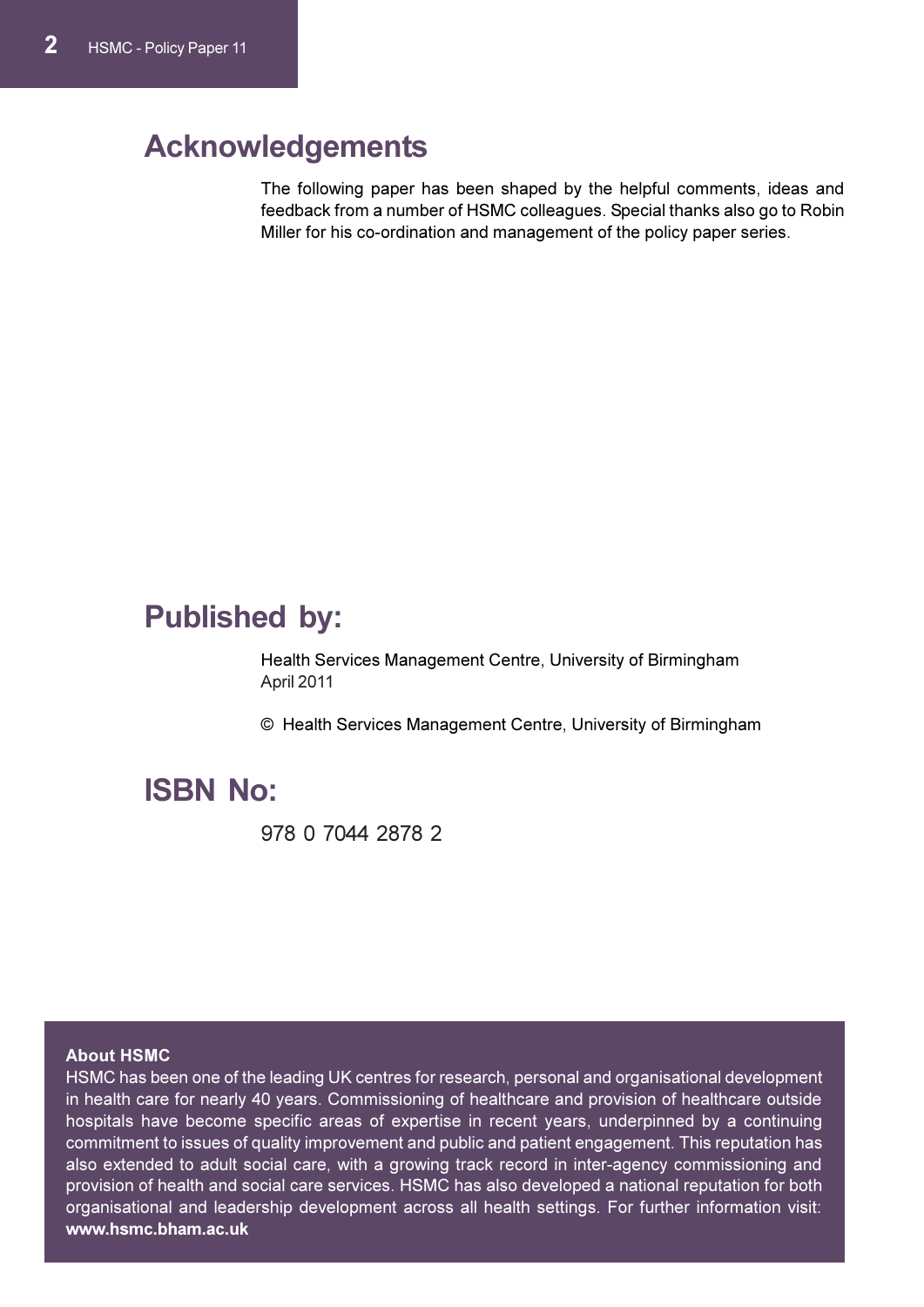# Introduction

There have been a number of responses and reactions to the new White Paper (DH 2010a) and the Health and Social Care Bill (DH, 2011). While some describe this policy programme as the 'most radical pro-market shake up' in the history of the NHS, others have suggested it is 'a natural continuation of structural reforms that have been running, at various speeds, for two decades' (BMJ 2011: 342; Guardian 2010).

In the following HSMC policy paper we aim to develop current discussions and thinking about the new reform programme by presenting a policy analysis of the change and continuity associated with its key proposals. To understand this change and continuity we draw on an approach put forward by Hall (1993) that suggests policy change can be broken down into three subtypes or orders. 'First order' change suggests policy is likely to be an incremental adjustment of previous policy. This suggests a large degree of continuity in terms of the goals and techniques of policy. 'Second order' change moves one step beyond incremental adjustments in creating a new strategic direction. This order of change introduces new or altered policy instruments but it does not radically alter the goals behind the policy. 'Third order' change is likely to reflect radical changes in the overarching terms of policy. This introduces a new 'framework of ideas and standards' that specifies new policy goals and instruments but also new problems the policy is meant to be addressing (Hall, 1993: 279).

Based on our analysis of the reform proposals we suggest that rather than radical 'third order' change, the Liberating the NHS reform programme combines incremental changes to previous policies with the creation of new policy mechanisms aiming to create a new strategic direction in reform efforts. It points to a large degree of policy continuity in relation to NHS reform but also raises the point that the combined impact of the reforms when implemented may bring about radical 'third order' change as the scale and speed of the proposed changes take effect. We conclude with a critical reflection of the contextual factors likely to affect the implementation of the reform proposals and raise some practical implications that will be addressed by forthcoming HSMC policy papers.

# 1. Putting patients and the public first: the government view

A policy goal contained in the Liberating the NHS refom proposals calls for 'putting patients and the public first' so that 'shared decision making' becomes the norm (DH, 2010a: 13). To achieve this goal, the policy proposes an 'NHS information revolution' that will replace the existing 'closed', 'bureaucratic' system with new information technology providing up-to-date healthcare records, improved online communication and support for self care. The reform of patient information also looks to extend patient recorded outcome measures (PROMS), patient experience surveys and create 'professionally endorsed' information systems. Alongside this reform of patient information, proposals for patient choice aim to move beyond the current focus on 'choice of provider' towards 'fundamental control' of patient choice in the circumstances of treatment and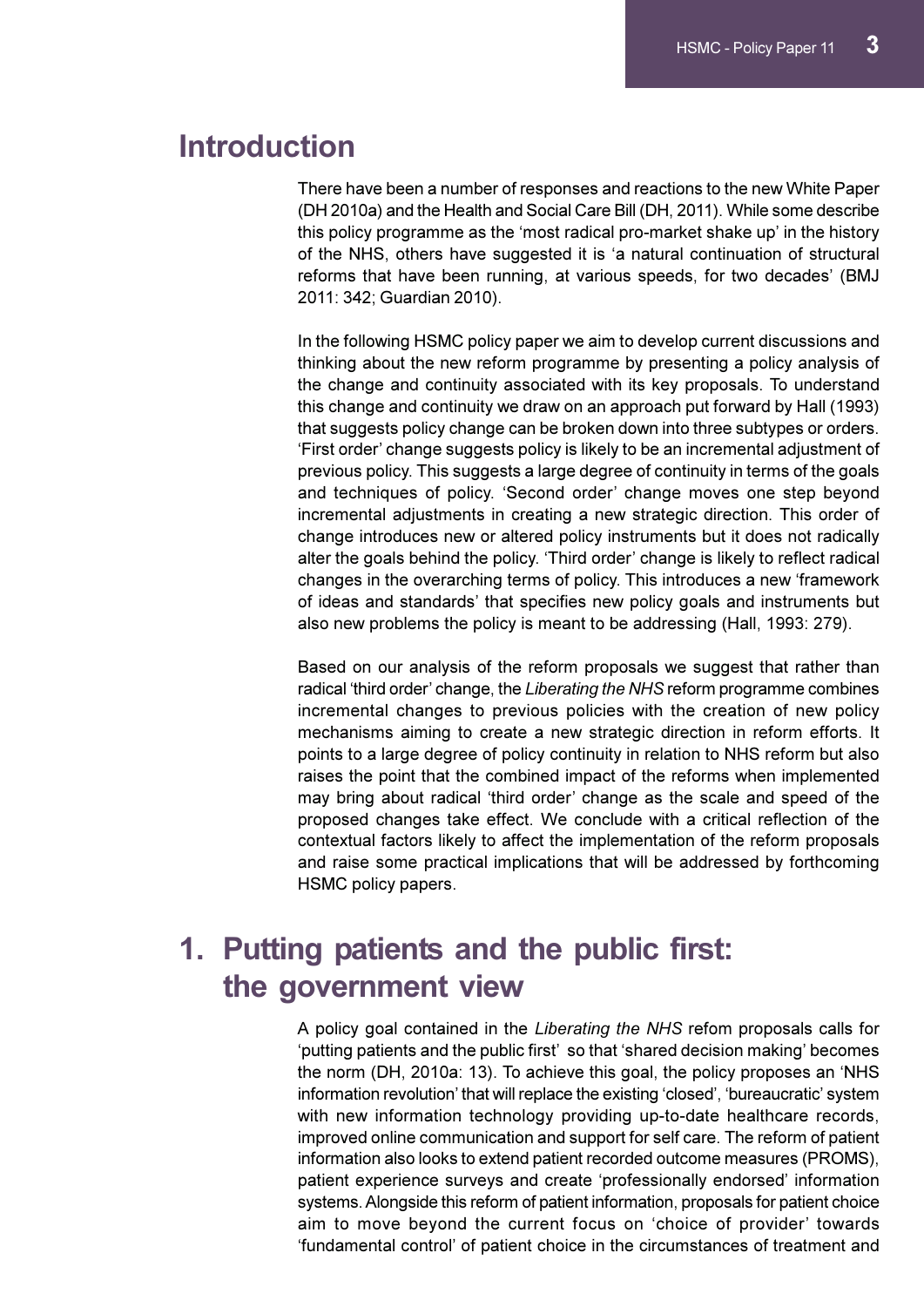care. These measures include the extension of Choose and Book, further personal health budget pilots and a Health and Social Care Information Centre focused on professional and patient engagement (DH, 2010a: 18). Proposals to create local HealthWatch groups will aim to improve the quality of patient experience and ensure feedback and complaints form part of the commissioning process. Increasing patient voice also calls for an enhanced role for Local Authorities in promoting choice and public engagement (DH, 2010a: 20).

### Putting Patients and the Public First: analysing 'orders of change'

Putting Patients and the Public First aims to resolve the weaknesses of previous policies with proposals to provide a more systematic approach to patient information, choice and involvement. A notable example of this is proposals for an 'information revolution' in making information systems more accessible, relevant and well-structured. The aim to create new professionally endorsed information systems and new national information standards suggest a series of second order changes aiming to introduce new or altered policy instruments to achieve the goal of 'shared decision making'.

In contrast with the second order change associated with the reform of patient information systems, the reform of patient choice suggests a large degree of first order change in building on previous policy arrangements. The proposals to support the choice of any willing provider, maximise choose and book technology and extend personal health budgets can all be associated with New Labour reform policies. They appear to go with the grain of previous policy expressed in High Quality Care for All (DH, 2008) and From Good to Great calling for 'more power in hands of patients' (DH, 2009a: 7). As we see in later sections, the reform of patient voice does introduce new instruments (i.e. the HealthWatch body); however it is unclear whether these new arrangements will change or improve the 'collective' voice of patients.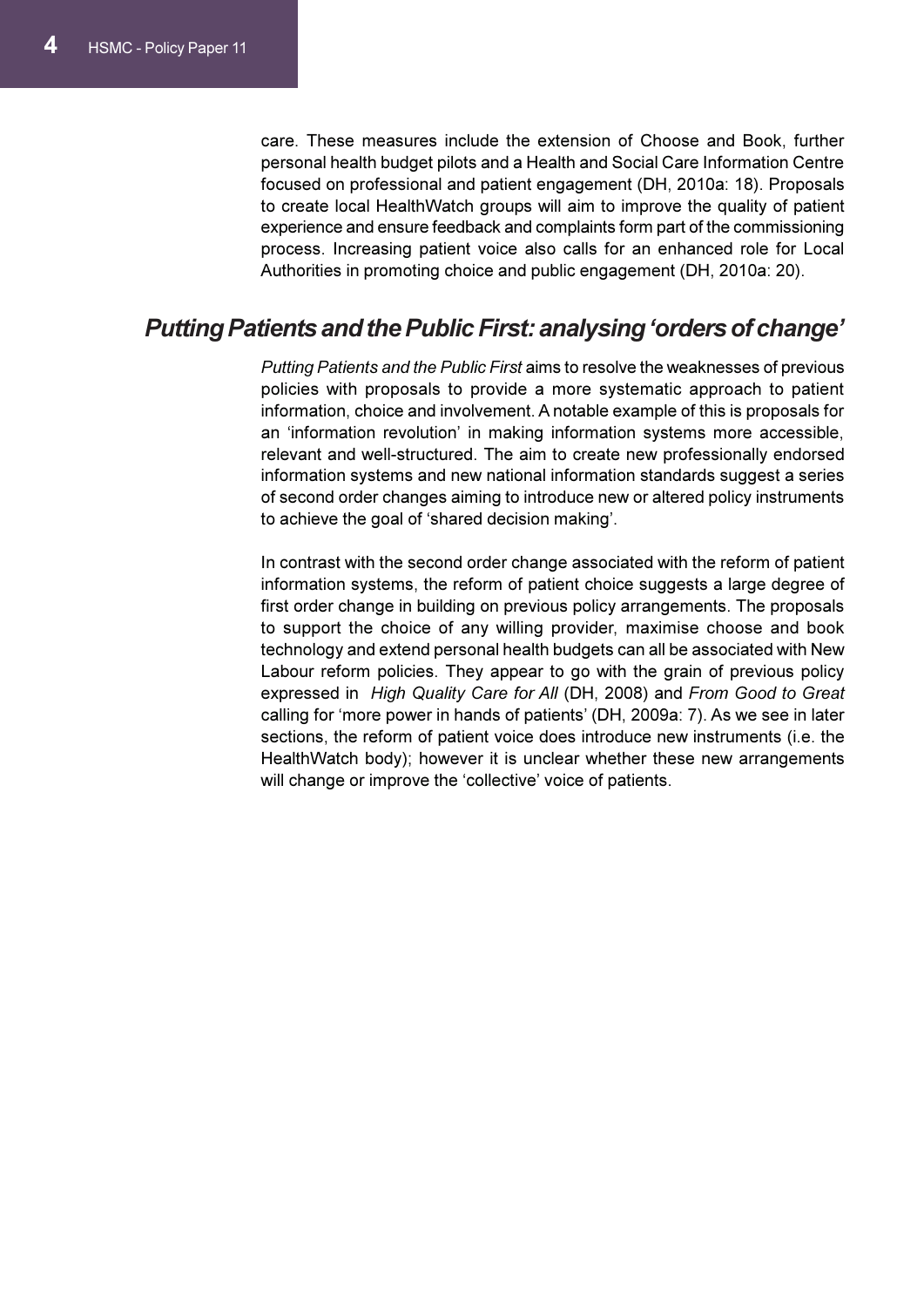## Patient information, patient choice and patient voice: what's the evidence?

Patient choice

- **Research suggests patient choice and choice of provider contributes to** reductions in waiting times and improved satisfaction with care quality (Jones and Mays, 2009).
- **E** Patients want to be involved in decisions about their own treatment. However they are likely to rely on a trusted health practitioner to choose their treatment (Fotaki et al, 2008). Most GPs make choices on the patient's behalf (Rosen et al, 2007).
- **E** Choosing between hospitals or primary care providers is not a high priority for the public, except where local services are poor and where individual patients' circumstances do not limit their ability to travel (Greener, 2007).
- - Choice tends to vary geographically (Dixon et al, 2010). Referral patterns within the local area are strongly ingrained due to historical patterns and brand loyalty (Powell et al, 2010).
- **E** Choose and Book did not enable choice as intended but has been used as an additional technological tool for administrative purposes (Rashid et al, 2007; BMA, 2009). For GPs, Choose and Book allowed for immediate appointment making, improved attendance at outpatient appointments and enabled referral tracking. However, it also increased workload, created technical difficulties, and led to an uneven distribution of hospital appointment placements (Rosen et al, 2007)

#### Patient information

- - Educated populations make greater use of information and are more likely to exercise choice (Fotaki et al, 2008). However patient choice was found not to harm equity in waiting times for elective care (Cooper et al, 2009).
- - Research found most GPs distrusted official sources of information (e.g. waiting list data). Research has found a lack of consensus on the type of information GPs wanted to support patient choice or about how it should be presented (Rosen et al, 2007).
- - The absence of detailed comparative clinical information means patients make choices based on other factors (Greener and Mannion, 2009).

#### Patient voice

- - Patient voice has been hampered by changing patient and public involvement (PPI) policies and broader regulatory frameworks (Hughes et al, 2009)
- **Policies have tended to move towards a focus on consumer choice and** economic regulation with collective voice and citizen participation playing a subordinate part. These reforms may increase responsiveness, but the overall effect potentially weakens the foundations of democratic decision making (Vincent-Jones & Mullen, 2009). Whether voice results in greater equity and a real shift in power away from professionals to citizens and patients remains to be seen (Forster and Gabe, 2008).
- **E** Patient voice initiatives require greater capacity and capability in relation to leadership, support, and responsiveness (Anderson et al, 2006).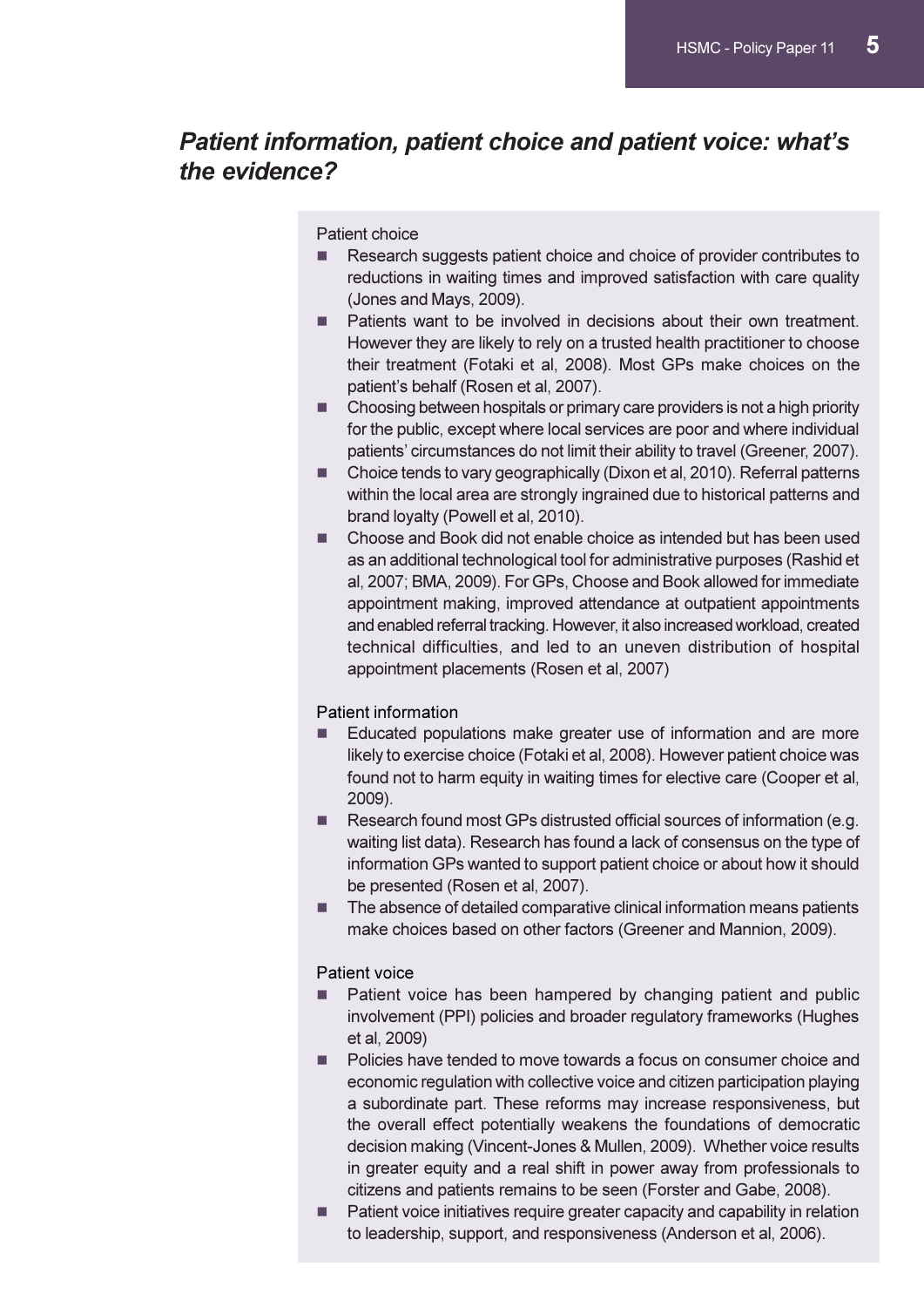# 2. Improving healthcare outcomes: the government view

Reform proposals outlined in Liberating the NHS call for a move from 'the focus on nationally determined process targets' (DH, 2010f: 3) to the improvement of healthcare outcomes in relation to mortality, morbidity, safety and patient experience. They build on Lord Darzi's reform agenda by proposing that the current 'performance regime' will be replaced with an NHS Outcomes Framework providing clear and unambiguous accountability.

Published after the consultation on the White Paper in December 2010 (Department of Health, 2010i), the Framework will evolve in terms of the levels of ambition to be set. What we do know is that it will span three elements of quality: the effectiveness of the treatment and care provided measured by clinical and patient reported outcomes; the safety of the treatment and care provided to patients; and the broader experience patients have of the treatment and care they receive. Within these three elements there are five domains. Underpinned by the model of quality assurance put forward by Donabedian (Donabedian, 1966, 2003), each of the domains has a small number (the maximum is three in the safety element) of overarching indicators, and a number of 'improvement areas' with outcome measures. These area indicators will be developed into a set of publicly available indicators reflecting NICE quality standards (DH, 2010a: 22). The new Public Health Service will set local authorities national objectives for improving population health outcomes. A summary of the framework is presented in Table 1.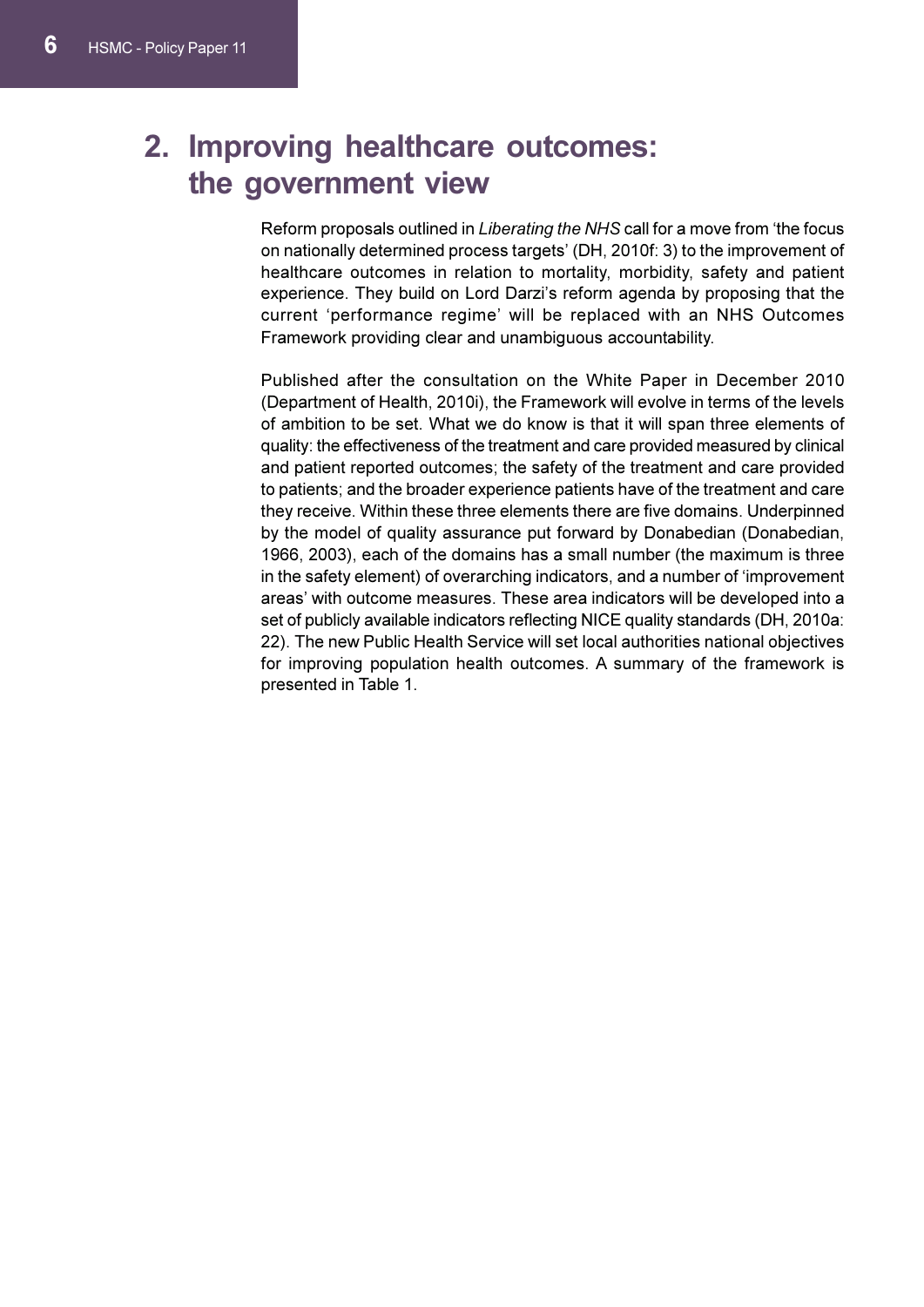## Table 1. The NHS Outcomes Framework (DH 2010f)

| <b>Elements</b><br>of Quality | <b>Domain</b>                                                                                                        | The<br>overarching<br>indicators                                                                                                                                                                               | <b>Examples of</b><br><b>Outcome measures</b><br>for improvement<br>areas                                                                                                                              |
|-------------------------------|----------------------------------------------------------------------------------------------------------------------|----------------------------------------------------------------------------------------------------------------------------------------------------------------------------------------------------------------|--------------------------------------------------------------------------------------------------------------------------------------------------------------------------------------------------------|
| <b>Effectiveness</b>          | Preventing<br>people from<br>dying<br>prematurely                                                                    | Mortality from causes<br>$\bullet$<br>considered amenable<br>to healthcare<br>Life expectancy at<br>$\bullet$<br>age 75                                                                                        | Condition specific<br>$\bullet$<br>mortality<br>Infant mortality<br>$\bullet$                                                                                                                          |
| <b>Effectiveness</b>          | Enhancing<br>quality of life<br>for people<br>with long-term<br>conditions                                           | Health-related quality<br>$\bullet$<br>of life for people with<br>long term conditions<br>(EQ-5D)                                                                                                              | <b>Employment of people</b><br>$\bullet$<br>with long term<br>conditions<br>Unplanned<br>$\bullet$<br>hospitalisation for<br>chronic ambulatory<br>care sensitive<br>conditions (adults)               |
| <b>Effectiveness</b>          | Helping<br>people to<br>recover from<br>episodes of<br>ill-health or<br>following<br>injury                          | Emergency<br>$\bullet$<br>admissions for acute<br>conditions that should<br>not usually require<br>hospital admission<br>Emergency<br>$\bullet$<br>readmission within 28<br>days of discharge<br>from hospital | The proportion of<br>$\bullet$<br>patients recovering to<br>their previous levels of<br>mobility/walking ability<br>at 30 days and 120<br>days<br><b>PROMs for elective</b><br>$\bullet$<br>procedures |
| Patient<br>experience         | <b>Ensuring that</b><br>people have a<br>positive<br>experience of<br>care                                           | Patient experience of<br>$\bullet$<br>primary care<br>Patient experience of<br>$\bullet$<br>hospitals care                                                                                                     | Patient experience of<br>$\bullet$<br>A&E services<br>Women's experience<br>$\bullet$<br>of maternity services                                                                                         |
| Safety                        | Treating and<br>caring for<br>people in a<br>safe<br>environment<br>and protecting<br>them from<br>avoidable<br>harm | Patient safety incident<br>$\bullet$<br>reporting<br>Severity of harm<br>$\bullet$<br>Number of similar<br>$\bullet$<br>incidents                                                                              | Incidence of<br>$\bullet$<br>healthcare-associated<br>infection<br>Admission of full term<br>$\bullet$<br>babies to neonatal<br>care                                                                   |

The White Paper suggests these reform proposals for assessing healthcare outcomes will not only increase accountability but will also create further incentives for quality improvement. It states that where New Labour made progress in developing Payment by Results for acute trusts it did not incentivise results throughout the system in terms of quality and outcomes. Liberating the NHS therefore looks to accelerate the development of currencies and tariffs for commissioners and community services. Payments and currencies will draw on best practice tariffs and will develop benchmarking approaches with greater local flexibility to include local marginal rates (DH, 2010a: 25). The scope of CQUIN payment framework will also be extended to support local quality improvement goals and quality standards (DH, 2010a: 26).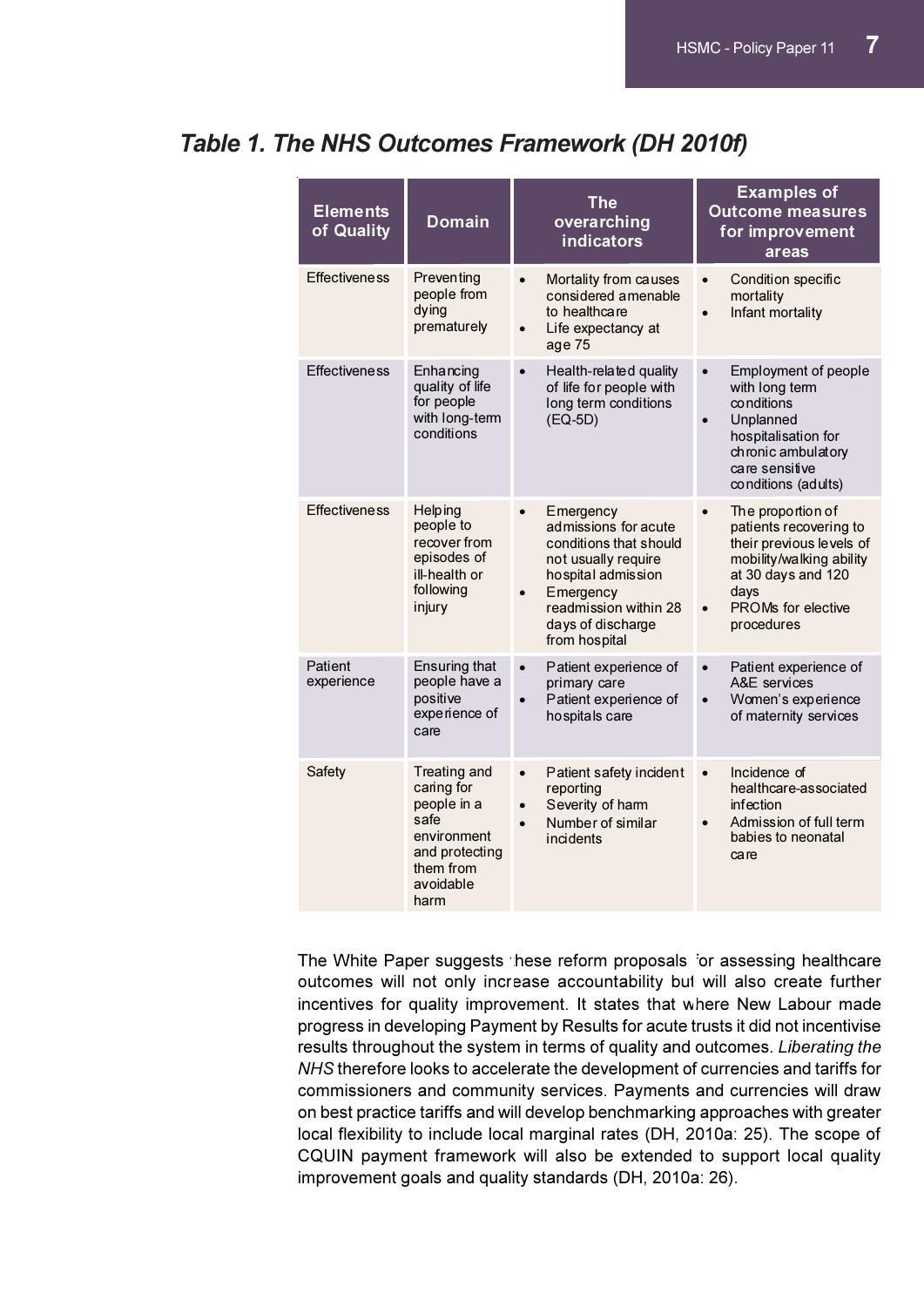## Improving healthcare outcomes: analysing 'orders of change'

The reform proposals to improve healthcare outcomes aim to replace existing process targets and performance management. Where targets and heavy performance management came to represent Labour's approach, certainly in the 'targets and terror' period which followed the publication of the NHS Plan in 2000 (Bevan and Hood, 2006; Propper et al, 2008a), Liberating the NHS will remove targets from national monitoring – a process that was started very soon after the election with amendments to the current operating framework (DH, 2010g). Rather than 'a tool to performance manage providers of NHS Care', the new Outcomes Framework will be flexible in allowing the NHS Commissioning Board to decide how to 'operationalise' the framework through the commissioning process (DH, 2010a:8).

On the one hand, the reform proposals to move from process targets and indicators to outcome measurement potentially create a third order change in suggesting a radical overhaul of policy with a new 'framework of ideas and standards' specifying new policy goals. Removing government from the process of setting and monitoring targets is a key change in policy. However, this emphasis on outcomes is limited by acknowledgement in the White Paper that suggests the continuation of a number of process based performance measurements at a local level. For example, over the next five years NICE will produce a library of approximately 150 quality standards based on process indicators of care. At the time of writing, there are four – for stroke, dementia, specialist neonatal care and venous thromboembolism (VTE) prevention, with another nine in development (NICE, 2010).

Despite the suggestion of a shift towards outcomes rather than processes, reform proposals to improve healthcare outcomes are more suggestive of second order change. They introduce new policy instruments but 'national performance management' is likely to continue. Some process targets are likely to be maintained, as existing targets that were not removed from national management in the revision of the Operating Framework may remain in regulatory regimes or be incorporated into Quality standards. Alongside reform of the means through which healthcare outcomes are assessed, reform proposals to incentivise quality improvement using new currencies, tariffs and benchmarking to local quality goals also represent further development of the Payment by Results system that characterised the previous government. Although there is evidence of second order change in the way transactions will be monitored by the NHS Commissioning Board (see following section), the White Paper continues the implementation of currencies that were already being developed, for example the implementation of 'best practice' tariffs in mental health. The promotion of the CQUIN framework also builds on previous policy that focused on rewarding quality.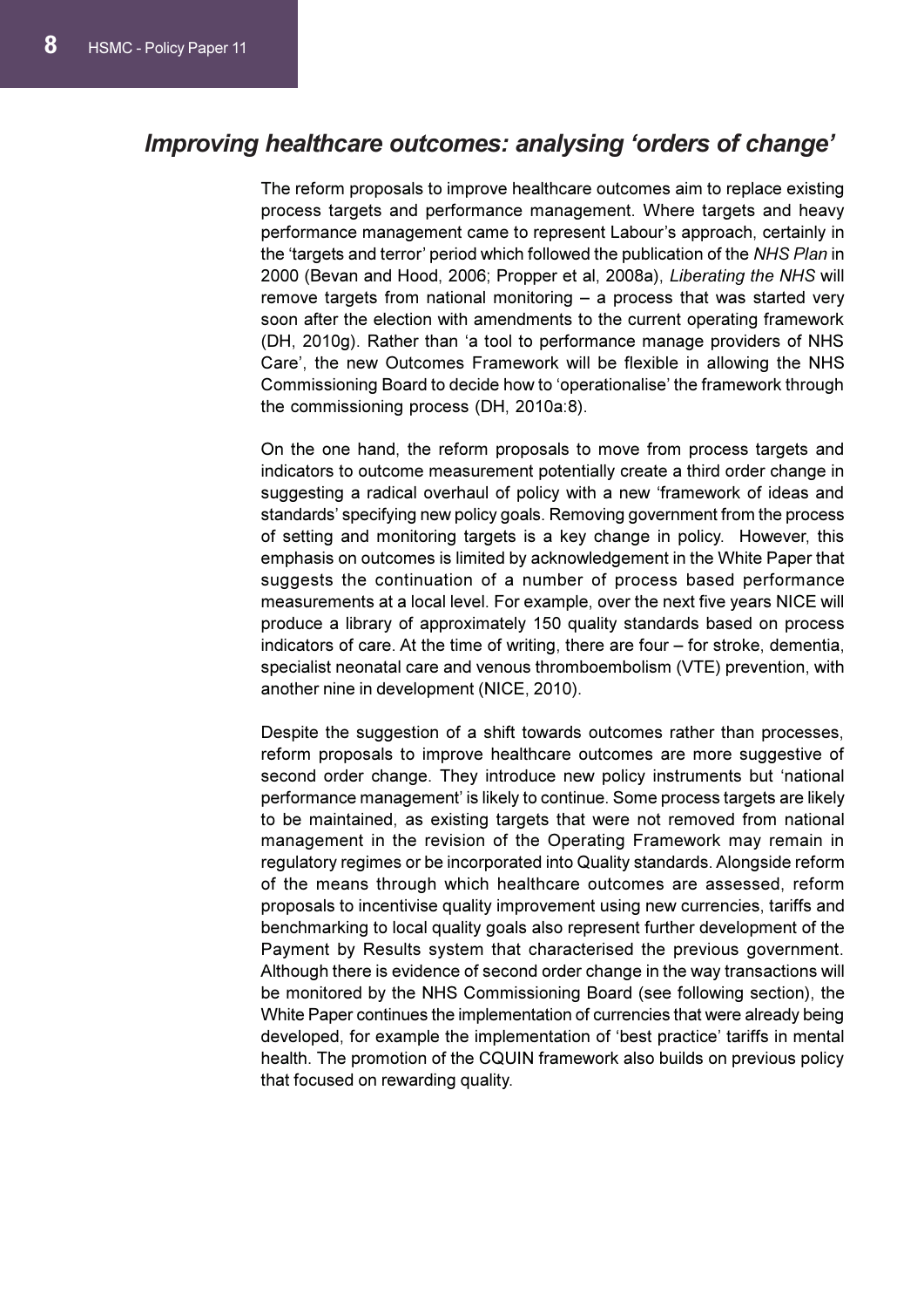## Improving healthcare outcomes: what's the evidence?

- - In calling for a greater emphasis on the outcomes of care, the House of Commons Health Committee criticised the regulatory methods of the Healthcare Commission for being based on 'processes and procedures rather than actual outcomes' (House of Commons Health Committee, 2009:84). It recommended that the Care Quality Commission's registration system must focus on the outcomes being achieved by NHS organisations rather than formal governance processes.
- - Despite the White Paper emphasis on outcomes, research evidence suggests that process indicators can be effective in some contexts. Mant and Hicks (1995) give the example of comparing hospital performance in treating heart attacks through assessment of mortality outcomes. They suggest that measuring process indicators based on evidence-based interventions is more effective in spotting significant differences between hospitals than outcome measurements. Rubin et al (2001) identified the advantages and disadvantages of process-based measures of health care quality. From the providers' point of view, outcome measures may be influenced by factors outside their control.
- - Donabedian's model was originally designed for Quality Assurance of Clinical Care to relate process causes to outcomes effects. It suggests that if the evidence-base is strong that a process will lead to an outcome, then assessing quality through measuring elements of process indicators is effective, particularly at levels where data sets are relatively small.
- - Evidence about the effectiveness of financial incentives for primary care and preventative services suggests that incentives can be effective, although the effects are small (Christianson et al, 2007). The impact of the Quality Outcomes Framework (QOF) suggested that QOF financial incentives improved quality of care recording and improved the standards as measured by process indicators and all major intermediate outcome measures. However, the translation of improved QOF measures into actual improved outcomes for people with diabetes was not clear (Khunti et al, 2007; Hughes, 2007).

# 3. Autonomy, accountability and democratic legitimacy: the government view

The Liberating the NHS reform programme puts forward a number of proposals aiming to remove the 'top down control' of professionals and providers. One of the more eye catching and controversial elements in achieving this goal is the reform of commissioning. A proposed consortia based model will give GPs overall control of NHS budgets to commission services. The White Paper suggests that whereas Practice Based Commissioning 'never became a real transfer of responsibility' and World Class Commissioning focused on the 'capacity of staff' at the expense of deeper 'weaknesses in the system', the proposed consortia model 'learns from history'. It builds on the role GPs 'already play in committing NHS resources' and asserts that 'primary care professionals'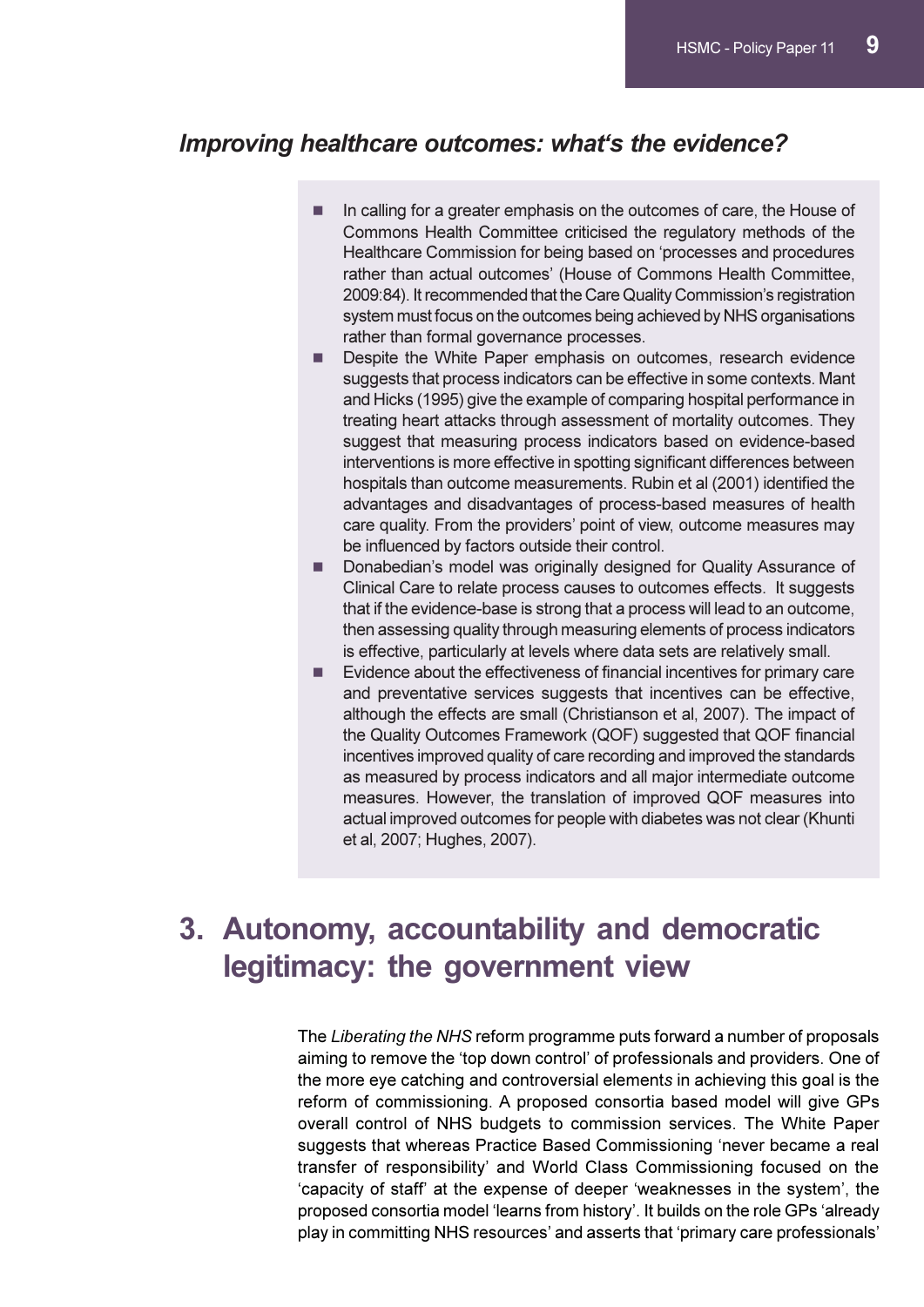are best placed to coordinate the commissioning and pathway of care (DH, 2010a: 27). The financial consequences of clinical decisions will be aligned through 'effective dialogue and partnerships with hospital specialists' (DH, 2010d: 3).

A national NHS Commissioning Board will hold consortia to account against agreed outcome indicators for performance and quality. This 'lean and expert organisation' will be a Special Health Authority but with 'limited power to micro manage and intervene' (DH, 2010a: 30). It will provide 'leadership for quality improvement' through the provision of commissioning guidelines, designing good practice, financial incentives, setting quality standards and tackling health inequalities. The Board will also promote partnership working with Local Authorities in the promotion of patient and carer involvement through personalisation and patient choice (DH, 2010a: 33).

Alongside greater autonomy, increased accountability will be achieved by building on the power of Local Authorities to promote local well being and bring greater local democratic legitimacy. They will lead health improvement and prevention, including Joint Strategic Needs Assessments (JSNAs) and the promotion of joined-up commissioning. Health and Well-being Boards (HWB) will provide strategic overview with members drawn from GP consortia, the NHS Commissioning Board, HealthWatch organisations and community representatives. HealthWatch organisations will replace Local Involvement Networks (LINks). As 'citizen's advice bureaus' for health and social care services, they will take on the NHS complaints advocacy services and support people to exercise 'choice' (DH, 2010e: 4).

## Autonomy, accountability and democratic legitimacy: analysing 'orders of change'

The proposed reforms to autonomy, accountability and democratic legitimacy suggest they will increase service responsiveness to patients, reduce costs through management restructuring and liberate providers as the policies join together 'to create a social market within health where good providers thrive and poor providers can fail' (DH, 2010d: 9). The reform of commissioning suggests a significant change of strategy. While the goals of commissioning remain the same, the proposed reforms demonstrate second order change as new policy instruments give power and autonomy to the system of General Practice. With consortia 'free from top-down managerial control', they will potentially have the freedom to decide which aspects of commissioning activity they undertake fully themselves and which aspects require external support or collaboration across several consortia.

This second order change is also evident in relation to changes in the governance of commissioning. There is evidence of new policy instruments with the creation of an NHS Commissioning Board to ensure transparency, fairness and the promotion of competition. Within the decentralising ethos of these new arrangements we find that this new policy instrument will continue to provide 'arms length' control in holding consortia to account for the outcomes they achieve. The policy instrument changes but the performance management of consortia will not be far away. For example, the Board will have a 'reserve power' to assign practices to consortia if necessary and intervene in the event that a consortium is unable to fulfil its duties effectively or where there is a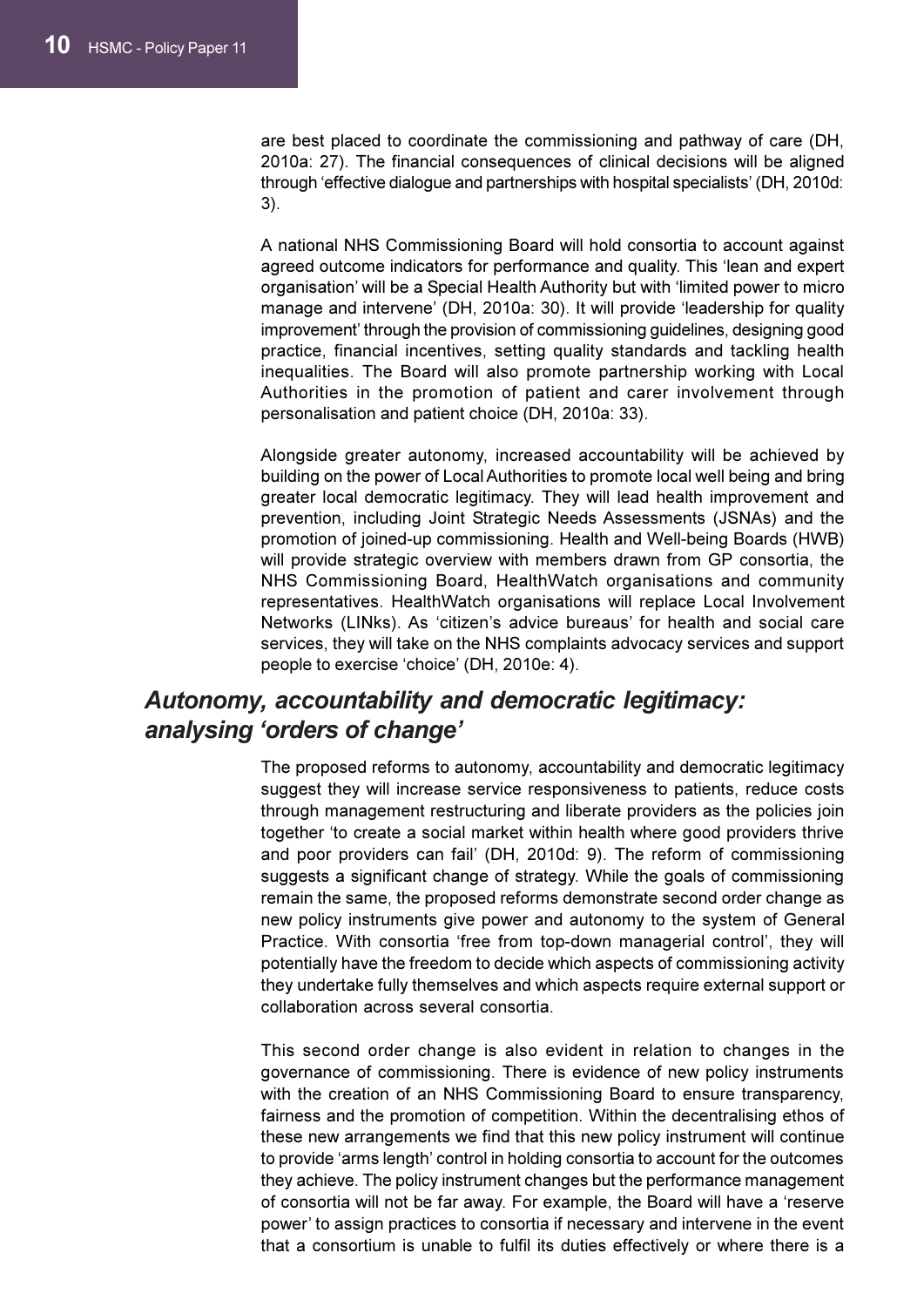significant risk of failure. The Secretary of State will also have a statutory role as 'arbiter of last resort' in disputes that arise between NHS commissioners and Local Authorities, for example in relation to major service changes (DH 2010a: 33).

Proposals for a new and enhanced role for local government to implement health improvement and ensure service integration also suggest second order change in its creation of new relationships and terms of engagement with the NHS. Health and social care responsibilities for Local Authorities is not new. For example, the Joint Strategic Needs Assessment has been a statutory duty since 2007 and Local Authorities have already had power to scrutinise the delivery and planning of services through Overview and Scrutiny Committees. Despite this, the proposals for an enhanced role for Local Authorities in the transferral of Public Health responsibilities could represent a significant shift from the NHS being a health and sickness service into one focused only on sickness. With Local Government involvement increased, it may be able to make a dramatic contribution to public health. In this sense, reform proposals may not only represent a change in strategy but may well introduce a new framework of ideas and standards similar to third order change.

Despite these decentralising and empowering intentions, reform proposals to increase local democratic legitimacy suggest the continuation of first order change with the potential to weaken patient voice. Although it is unclear exactly how these new arrangements will unfold, further structural change to local involvement and collective voice arrangements potentially weakens these very aspects. For example, Local Improvement Networks were only established in 2008. In relation to commissioning, consortia will be asked to work closely with local populations via HealthWatch bodies. However these commissioning proposals may create a further limited role for patient voice. Rather than patients empowered to make decisions, it is 'the system of general practice' that will represent and support patients on their behalf. Faith will be placed in patients' advocates to support patients in their healthcare choices (DH, 2010d: 2-4).

#### Commissioning: what's the evidence?

- - Research suggests that PCT commissioning did not bring about the beneficial change intended. Some have suggested this has been due to weak incentives and inadequate management capacity to drive aggressive bargains with hospitals (Cookson et al, 2010). PCTs struggled to develop care pathway models (Goodwin, 2007).
- - The impact of Practice Based Commissioning was also limited. Despite some evidence that PBC 'worked' (Coleman et al, 2010), these initiatives were few and impact limited in terms of better patient services, more efficient use of resources, lower elective referral/admission rates and improved coordination (Dusheiko et al, 2008; Curry et al, 2008). The factors that seemed to undermine PBC were bureaucratic processes, financial infrastructure, incentives and governance arrangements (Audit Commission, 2006). It was also limited by GP's unwillingness to engage in organisational development and to think more widely about the nature of PBC (Coleman et al, 2010).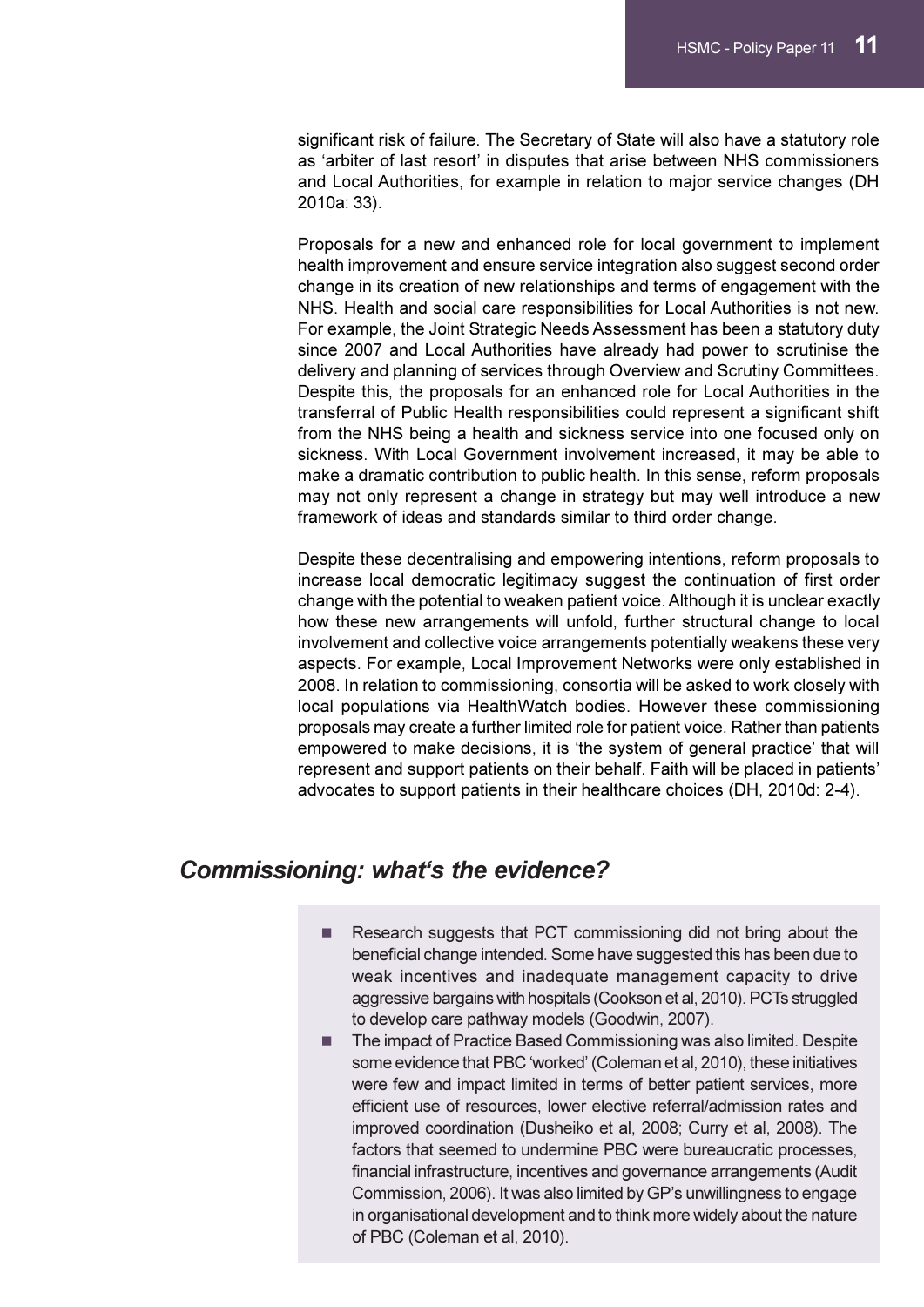.

- - Research suggests that a lack of information necessary for effective commissioning limited population needs assessments and restricted the ability to set and manage virtual budgets and develop commissioning ideas (Lewis et al, 2009; Audit Commission, 2006; Curry et al, 2008).
- - Despite the criticism of PCT commissioning, recent data suggested PCTs were improving against the Word Class Commissioning framework just as the announcement of their abolition came (HSJ, 2010).

## Accountability and Democratic Legitimacy: what's the evidence?

- - Partnerships are likely to encounter tensions between democratic legitimacy and accountability as the delivery of outcomes designed by the centre assume precedence over local democratic processes. This chain of command means sharing goals between partnerships horizontally and empowering effective partnership working is greatly reduced (Sullivan and Skelcher, 2002; Glendinning et al, 2002).
- - Until very recently, it was the Local Strategic Partnership's responsibility to draw up a statement of local priority targets (known as a Local Area Agreement (LAA)) against which Local Authorities and its partners are performance managed. However, many of the targets are, by default, national targets, determined by central government. As an example, Birmingham's LAA for 2008-2011 contained 51 nationally designated targets and only 25 local targets (Birmingham City Council, 2008).
- - 'Lay' involvement in partnerships at the individual level tends to be problematic as it is unlikely that such individuals are able to wield as much influence as senior organisational members. They may feel increasingly marginalised and disillusioned with the process (Sullivan and Skelcher, 2002).
- - Foundation Trusts (FTs) were introduced to allow greater freedoms to 'high performing' Hospital Trusts to be more innovative, locally accountable and more responsive by involving local people as Governors and members. Although membership numbers have increased steadily, elections to governor posts do not appear to have always caught the public's imagination. Figures reported in response to a parliamentary question and reported in the Health Service Journal in October 2009 revealed that up to a third of elections for Governors were uncontested, leading, it was suggested, to a clique of well-connected people involved in the management of FTs rather than the open and inclusive arrangements envisaged (HSJ, 2009).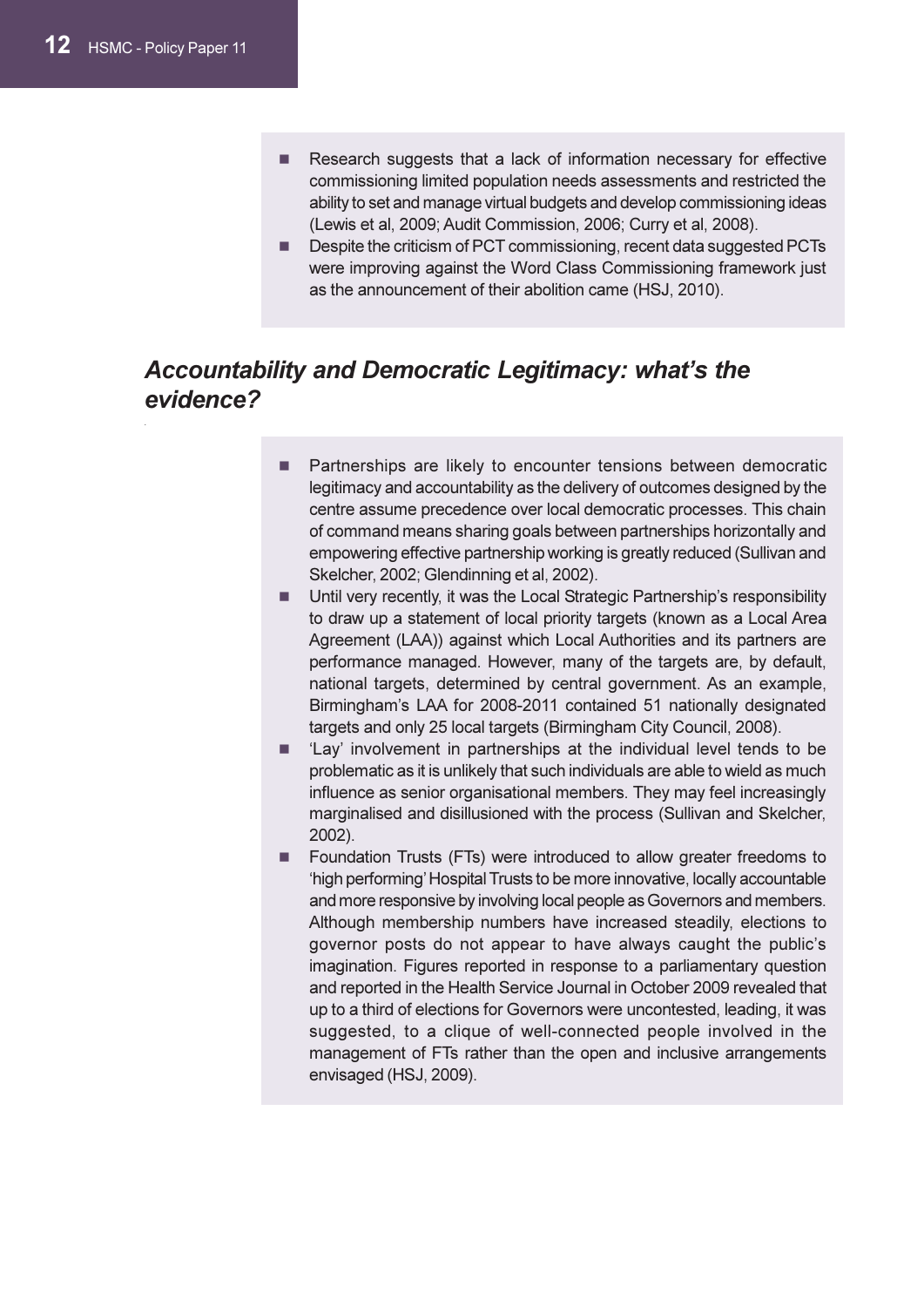# 4. Freeing providers and economic regulation: the government view

The Liberating the NHS reform programme proposes to create 'the largest and most vibrant social enterprise sector in the world'. In doing so it gives Foundation Trusts (FT) freedom to innovate by removing the 'controls imposed' on them by Whitehall (DH 2010a: 35). Options for increasing Foundation Trust freedoms include abolishing the cap on income earned from private activity, encouraging the widening of health and social care provision, and enabling trusts to merge or tailor to local circumstances. As all NHS trusts become Foundation Trusts, staff within particular FTs (such as those only providing community services) will have an opportunity to transform their organisations into employee-led social enterprises. By freeing providers 'to use their front-line experience to structure services around what works best for patients', this employee-owned model will lead to higher productivity, greater innovation, better care and greater job satisfaction.

Reform proposals for economic regulation sees the Care Quality Commission (CQC) continue as a quality inspectorate across health and social care and Monitor becoming the economic regulator responsible for all providers. In its new role, Monitor will promote competition, regulate prices, and support continuity of services in times of service reconfiguration. It will also license all providers of health care to ensure organisations are 'fit and proper' to provide NHS services, and take over DH responsibility for fixing prices for services that are subject to national tariffs (DH, 2010c: 13). The NHS Commissioning Board will have primary responsibility for setting the tariff structure. However, Monitor will regulate the overall affordability of setting prices (DH, 2010a: 36; DH, 2010c). These proposals also set out how Monitor's relationship with FTs change as their 'oversight role' is removed as part of measures to strengthen the internal governance of Foundation Trusts.

## Freeing providers and economic regulation: analysing 'orders of change'

The White Paper suggests that freeing providers and economic regulation will promote patient choice and competition by stimulating innovation, improvement and productivity. The proposals for economic regulation suggest second and possible third order change as Monitor gains a new strategy in regulating competition. Although competition has been a central feature of recent NHS policy, the proposals for possible de-merging and special licence conditions on providers with high local market power suggests a decisive shift towards the promotion of competition using regulatory instruments. The reform represents second order change as Monitor gains "ex ante" powers to protect essential services and help open up the social market to competition as well as taking "ex post" enforcement action reactively. The "ex ante" powers may require monopoly providers to grant access to their facilities to third parties (DH, 2010a: 39). The proposed changes to the 'governance' of economic regulation do suggest more radical change. Of particular note, Monitor's application of competition law to NHS contracts has the potential for far reaching change. In addition, proposals for Foundation Trusts that move from collective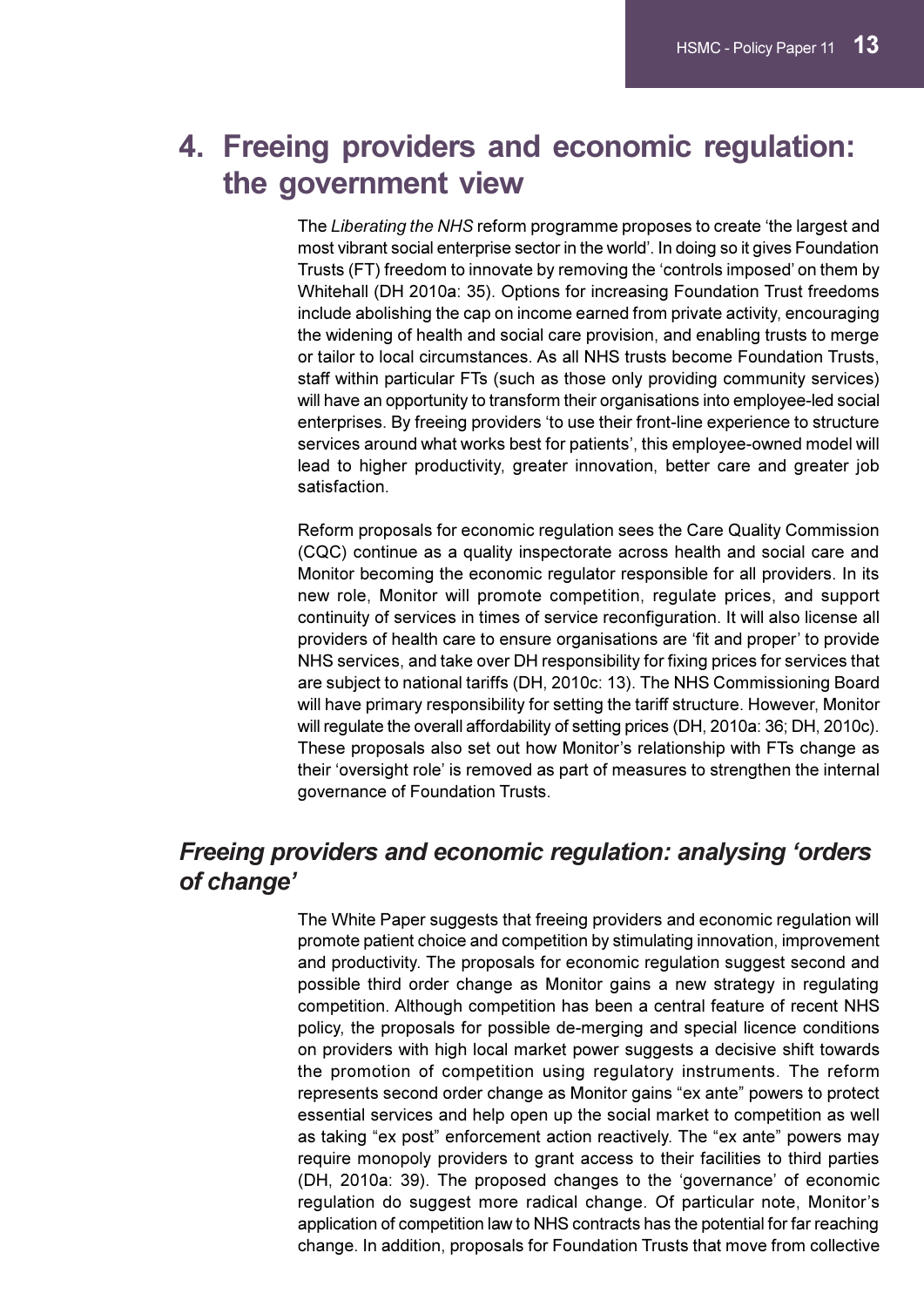to individual liability for Directors potentially mean Board members are faced with personal liability for decisions made. The role of Governors is also significant here with new duties to hold Non-Executive Directors and Board members individually and collectively to account for performance.

In freeing providers, we find first order change in the proposals that all NHS Trusts will become Foundation Trusts within three years. These proposals are largely consistent with the previous policy, where NHS Trusts were expected to have a clear 'trajectory' to become Foundation Trusts by the end of 2013/14 (DH, 2010h). Alongside this first order change, we do find second order policy change in the reform proposals calling for acceleration towards employee owned models of organisation. Although the interest in a social enterprise model builds on previous government ideas promoted in the Darzi Review (DH 2008) and Transforming Community Services (DH, 2009), reform proposals to create 'the largest and most vibrant social enterprise sector in the world' is likely to introduce second and may even bring third order change in bringing new models of organising into health care delivery.

## Freeing providers and economic regulation: what's the evidence?

- - Quantitative research on competition in the NHS found that quality improved quicker in hospitals where there were more hospitals competing than elsewhere (Cooper et al, 2010; Gaynor et al, 2010; Bloom et al, 2010). Although the association between competition and quality (usually measured by a measure of mortality) was statistically significant, the magnitude of the effect was 'relatively modest' (Gaynor et al, 2010: 23).
- - Earlier research on the health care market in the early 1990s, where Health Authorities and GP Fundholders made market decisions, and price was determined locally, suggested that flexible prices caused quality to reduce (Propper et al, 2008).
- **E** Although there has been significant recent attention to the benefits of collaboration, evidence of competition between providers of community based services is not clear. Ham and Smith, (2010) reporting on case studies of integrated care organisations identified that policy on choice and competition was a key barrier to integration. They conclude that policymakers should explicitly recognise the need for competition in some areas and for collaboration in other areas and should develop competition rules to reflect this need (Ham and Smith, 2010:14).
- - There is some evidence that there may be benefits in terms of productivity and quality for NHS organisations adopting some elements of 'mutual' organisation (Ellins and Ham, 2009). Community services may draw on this form of organisation within a market, either as social enterprises, or as Foundation Trusts, but it is not clear that a competitive environment is necessary to support this form of organisation. A recent review of third sector organisations as providers of funded health and social care concluded that the literature does not support the policy of a larger role for the third sector in healthcare, let alone a switch to a market-based system (Heins et al, 2010).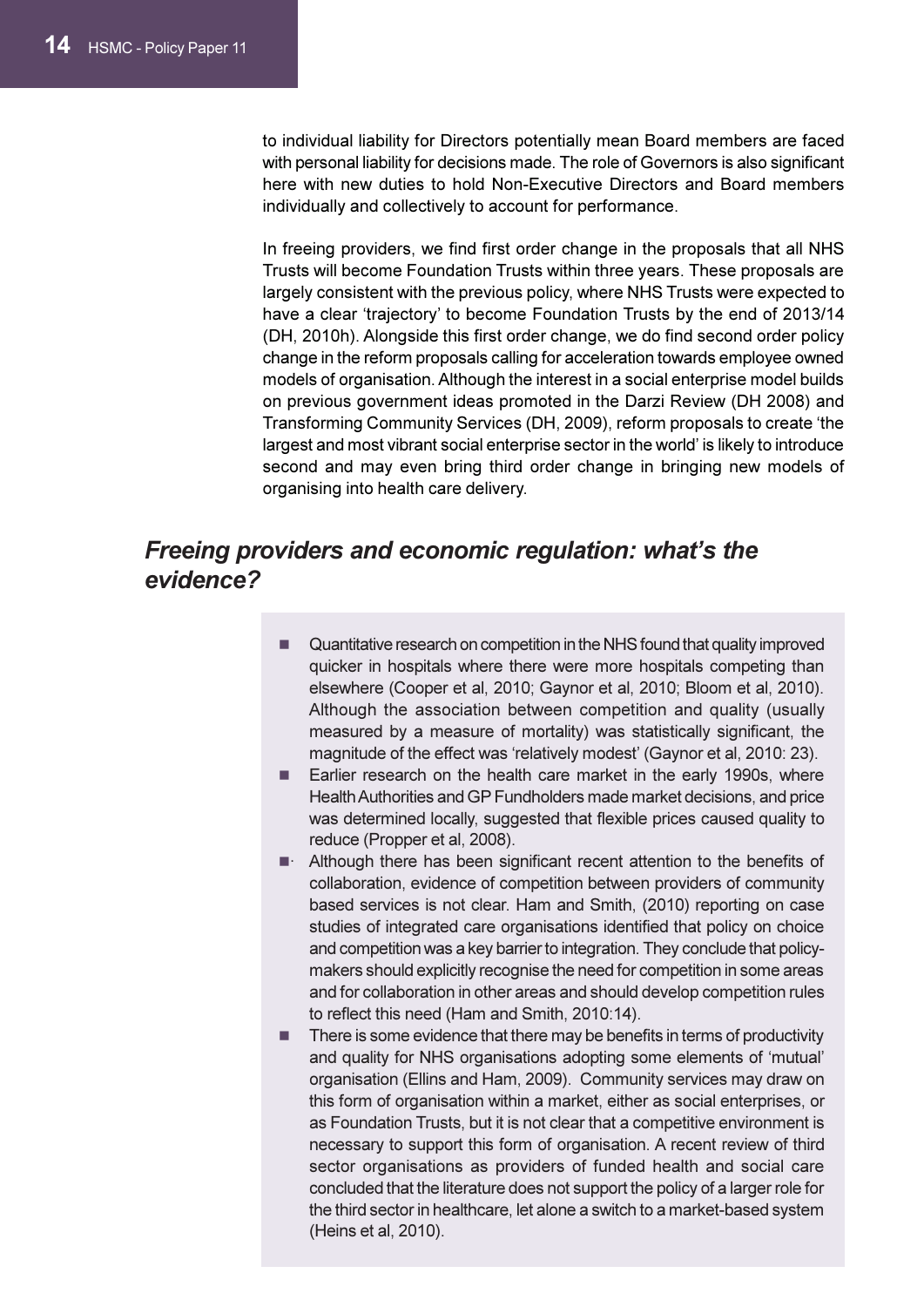# 5. Cutting bureaucracy and improving efficiency: the government view

The Liberating the NHS reform programme suggests that the result of implementing its proposals will cut waste and transform productivity. The combined savings of reform will amount to a major delayering as the NHS can no longer 'afford to support the costs of the existing bureaucracy'. The notable highlight of these proposals will be the reduction of management costs by 45% over 4 years. Despite the significant disruption, loss of jobs and transitional costs this will cause, Liberating the NHS suggests it is a 'moral obligation' to release as much money to support front line care. Proposed reform to increase productivity and efficiency is necessary (DH, 2010a: 45).

## Cutting bureaucracy and improving efficiency: analysing 'orders of change'

The proposals to cut bureaucracy and improve efficiency are likely to be highly significant. Although similar to 'From Good to Great' (DH 2009) which set out a five year plan of £15-20 billion efficiency savings, the introduction of 45% management cuts over four years is likely to result in a number of significant changes to NHS systems and processes. On this basis, the pressing need to make efficiency and productivity changes may lead to third order change as new ideas and standards are required to resolve pressing problems. As yet it is unclear how the efficiency and productivity drive will work out. The reform proposals may achieve third order change, however there may be a number of barriers and tensions to achieving this type of change. One such tension to third order change can be found in the commitment of Liberating the NHS in pursuing an 'any willing provider' policy. Dixon (2010) suggests the 'any willing provider' policy has the capacity to reduce the ability of purchasers to use contracts that limit the volume of services, negotiate favourable deals and establish integrated pathways for more effective management of patients (Dixon 2010: 3). A lack of system information and demand management skills may also inhibit the ability to improve productivity and efficiency (Smith et al, 2004).

# Cutting bureaucracy and improving efficiency: what's the evidence?

**In recent research on the combined impact of health reform, Powell et all** (2010) found that the economic downturn had brought a change in mindset towards cost improvements, productivity and efficiency. Systems were in agreement that the economic situation required collective action between acute sector, PCT services and clinical groups. However the situation also created local dilemmas about how to improve systems with less money whilst improving quality of service.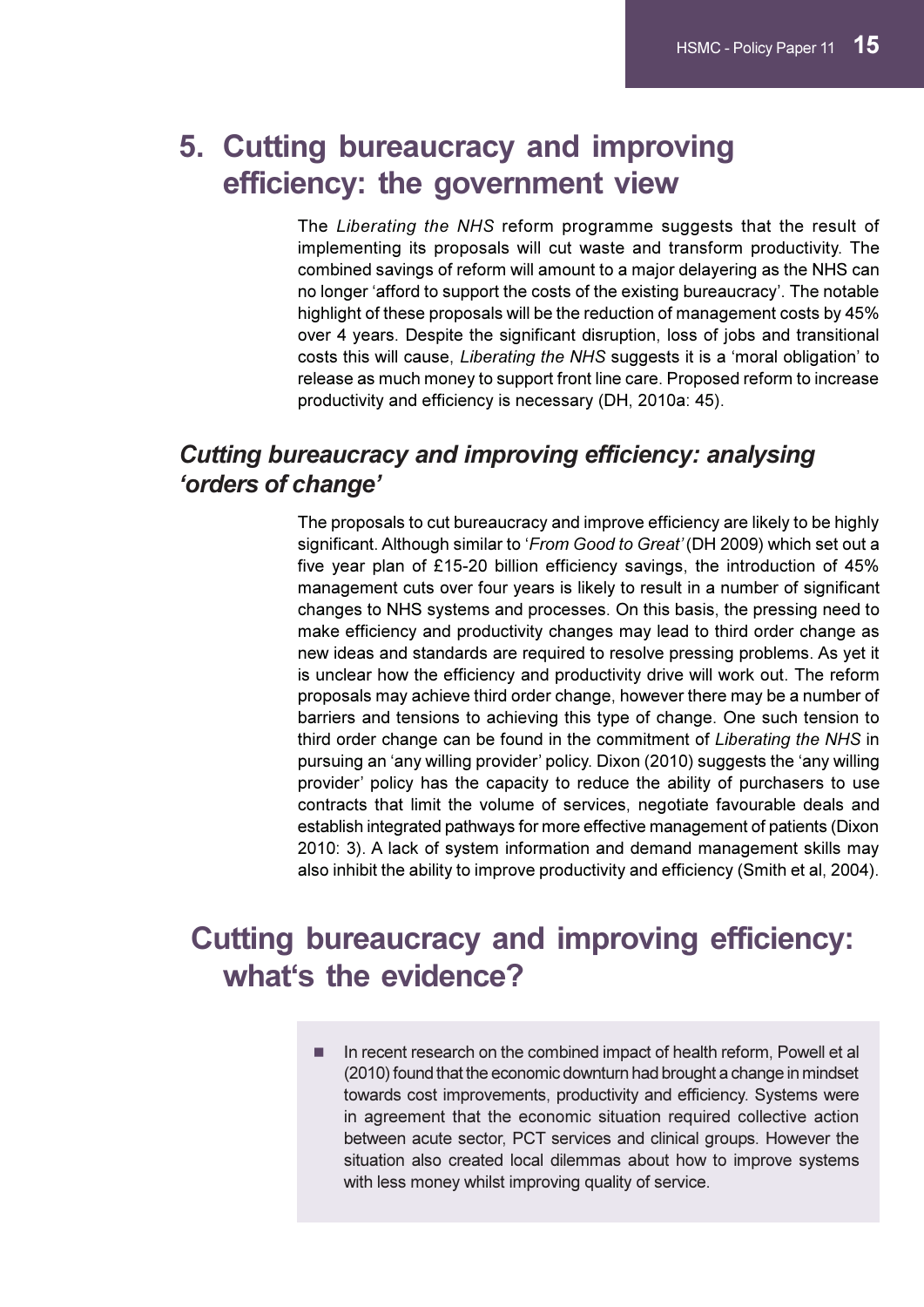**The National Audit Office report Reorganising Central Government (NAO** 2010) examined over 90 reorganisations of central government departments and their arm's length bodies which occurred between May 2005 and June 2009. They identified key issues that included the lack of business cases or budgets for reorganisations, weak identification of the benefits of reorganisation and poor project management. The report's key recommendations included specific identification and presentation of the costs of significant reorganisations, and separate management and reporting of such costs within departments' financial accounting systems.

# **Discussion**

Our analysis of the proposals contained in the Liberating the NHS reform programme suggest significant change and continuity with previous policy agendas. By using an 'orders of change' approach (Hall, 1993) we find that the reforms contain a variety of first, second and third order change (see Table 2). Evidence of first order change can be found in the incremental adjustments to previous policies such as Choose and Book, personal health budgets and proposals for the creation of quality incentives. Alongside this first order change suggesting a large degree of continuity with previous arrangements, the reform programme also contains second order changes in creating a new strategic direction. The most controversial of these new policy instruments can be found in proposals to introduce a GP led consortia approach to commissioning. These, along with the national Commissioning Board present a significant change in strategy to achieving the goals of commissioning.

On the evidence presented here, Liberating the NHS appears build on a combination of new policy instruments and incremental changes to previous policy ideas and approaches. In this sense, our findings support those who suggest that the proposed reforms are evolutionary rather than revolutionary. They can be seen as an extension of New Labour reforms and the internal market reforms put forward by the previous Conservative government (Le Grand 2011; BBC 2011). Despite this, our analysis does find some possible evidence of third order radical change. The reform proposals to free providers and accelerate the introduction of new models of organisation has the potential for third order change. The proposed changes to the governance of Foundation Trusts also suggest more radical change. Furthermore, the proposal to implement 45% management cuts also has the potential for third order change as it suggests that new ideas and standards are required that 'delayer' the NHS in order to stimulate innovation and responsiveness in service delivery.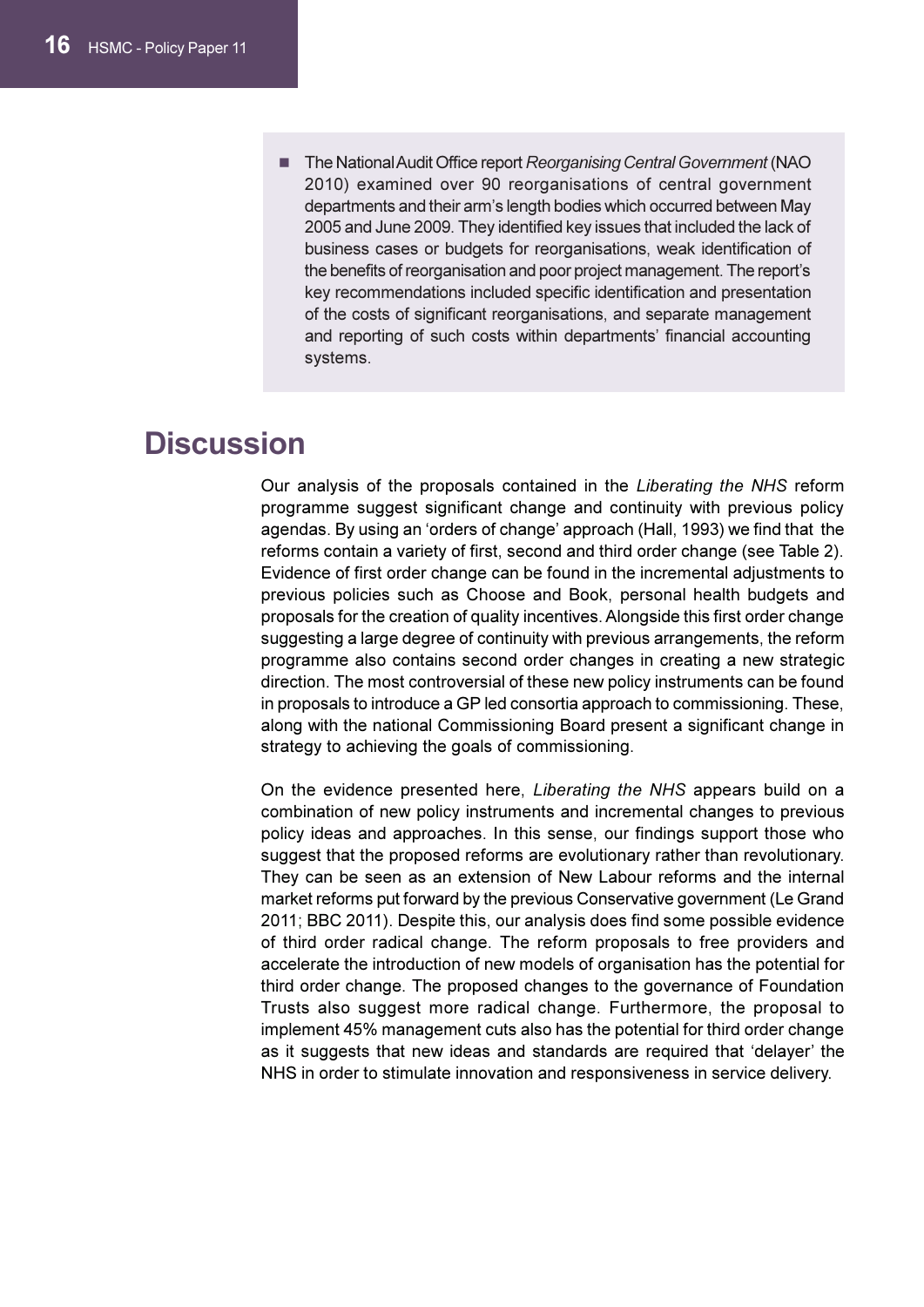# Table 2. Analysing Liberating the NHS as orders of change

|                                                                  | 'First order'<br>change                                                                                                                                                                  | 'Second order'<br>change                                                                                                                                                                                   | 'Third order' change                                                                                                                             |
|------------------------------------------------------------------|------------------------------------------------------------------------------------------------------------------------------------------------------------------------------------------|------------------------------------------------------------------------------------------------------------------------------------------------------------------------------------------------------------|--------------------------------------------------------------------------------------------------------------------------------------------------|
| <b>Putting</b><br>patients and<br>the public first               | <b>Incremental</b><br>reform of patient<br>choice policies<br>(choose and<br>book, personal<br>health budgets)                                                                           | New policy<br>instruments in<br>relation to patient<br>information<br>systems and<br>information<br>standards                                                                                              |                                                                                                                                                  |
| Improving<br>quality and<br>healthcare<br>outcomes               | Incremental<br>reform of quality<br>incentives                                                                                                                                           | New policy<br><i>instruments</i><br>emphasise<br>outcomes but<br>process indicators<br>and targets<br>continue                                                                                             |                                                                                                                                                  |
| Increasing<br>accountability<br>and<br>democratic<br>legitimacy  | Incremental<br>adjustment to<br>existing strategic<br>partnerships<br>(Health and Well<br>Being Board) and<br>existing patient<br>and public<br>involvement<br>policies<br>(HealthWatch) | New policy<br>instruments with a<br>commissioning<br>consortia model<br>and NHS<br>commissioning<br>board<br>Transfer of public<br>health functions to<br>Local Authority<br>suggests a<br>strategic shift |                                                                                                                                                  |
| <b>Freeing</b><br>providers and<br>economic<br><b>regulation</b> |                                                                                                                                                                                          | New policy<br>instruments in<br>relation to Monitor<br>gaining new<br>economic and<br>'licensing' powers.<br>FTs also given<br>new powers to<br>create new<br>organisational<br>forms                      | Opening up of<br>provider<br>market/acceleration of<br>new models of<br>organisation<br>Changes to the<br>'governance' of<br>economic regulation |
| <b>Cutting</b><br>bureaucracy<br>and improving<br>efficiency     |                                                                                                                                                                                          |                                                                                                                                                                                                            | A new framework of<br>ideas and standards<br>required in the context<br>of 45% management<br>cuts                                                |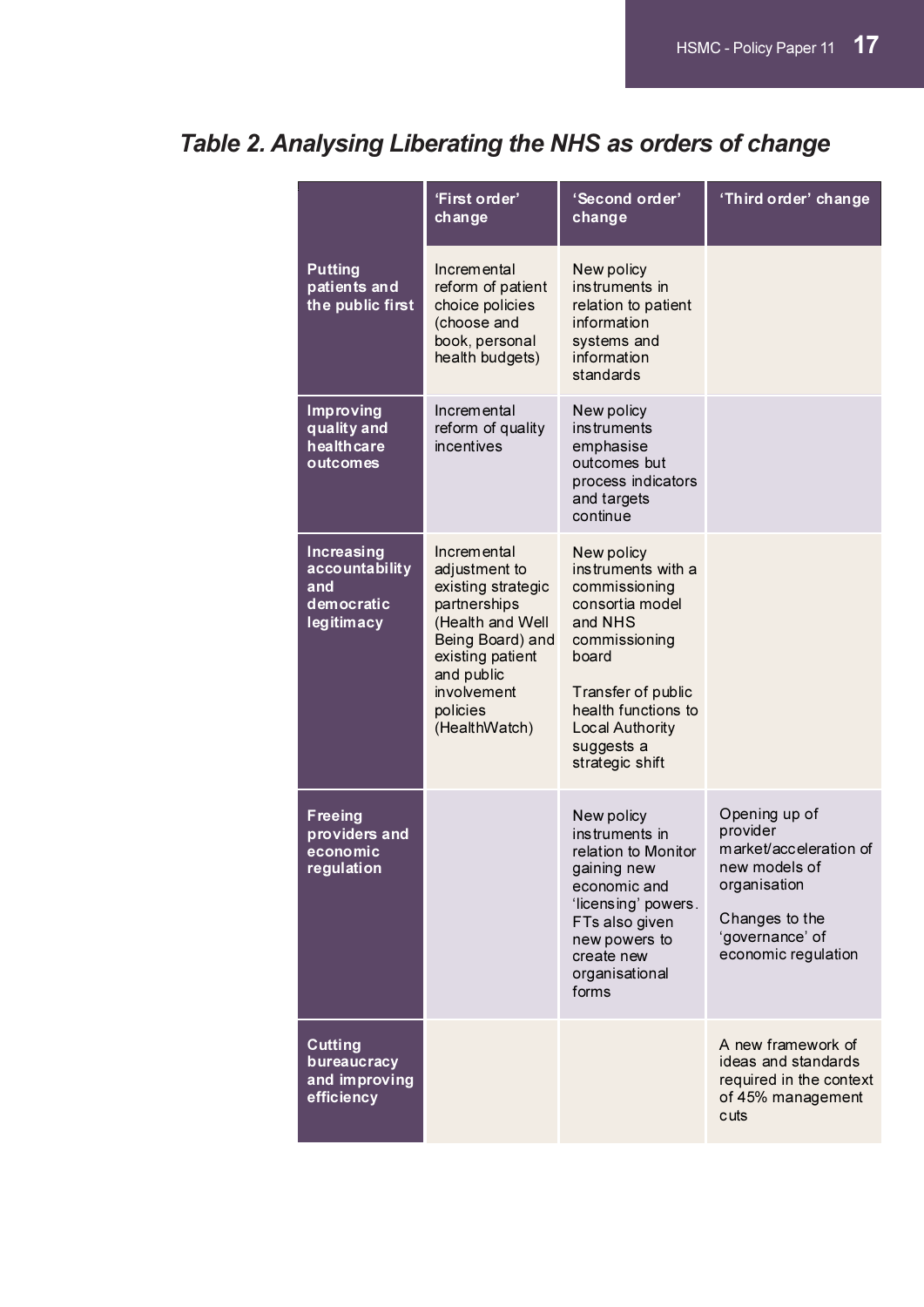Employing an 'orders of change' approach allows us to illuminate the variation in the proposed reforms - from incremental to substantial change. Despite the apparent strengths of the framework in illuminating change and continuity, we are aware that taking such a perspective does have its limitations. Our analysis of the proposals contained in Liberating the NHS suggest a combination of first and second order change, however a weakness of the approach is in the way it reduces the effects of change into three subtypes. This may detract from the bigger picture in relation to the combined impact of the reform proposals. For example, a weakness of the Hall perspective is its apparent silence in relation to a view of third order paradigm change built on a series of rapid incremental changes. On the face of it, our analysis suggests there appears to be little third order change associated with the reforms; however the combined effects of there ideas and the pace with which they are implemented may increase the chances of third order change. As the policy develops and emerges during implementation, the Liberating the NHS agenda has the potential to introduce radical change as its ideas, standards and frameworks become articulated and understood at the local level.

## Implementing Liberating the NHS: implications for policy and practice

Liberating the NHS proposes a policy programme built on a series of 'interconnected and mutually reinforcing' reforms aiming to improve the use of available resources and create freedoms and incentives for staff and organisations (DH, 2010a: 2, 9). We wait to see what the final results will be in relation to the possible changes and refinements to these proposals as they go through the legislative process. However, our experience of research and practice suggests that the extent to which the reform programme achieves these policy goals will depend on its implementation. When we look at the research evidence generated about the implementation of reform under New Labour, this suggests that rather than being implemented as a coherent policy framework, implementation was complex and contingent on a range of factors. Despite some evidence of an overall positive effect associated with these reforms, implementation created an imbalance of incentives across demand and supply. The resulting imbalance meant that some local health systems struggled to engage and break historical patterns and pathways (Brereton and Vasoodaven, 2010; House of Commons Health Committee, 2008; Powell et al, 2010).

The implementation of Liberating the NHS is likely to come up against similar internal and external dynamics that will affect and challenge its mutually reinforcing nature. Of particular note, local economic constraints and the potential turmoil brought about by local organisational restructuring will potentially limit the interconnected nature of the reform programme (Walshe 2010; Edwards 2010). Such contextual circumstances are likely to create uncertainty and resistance in some parts of the service. When we analyse some of the published responses to the reform proposals they do provide a number of concerns. Of particular note, the BMA recently voted against the reforms based on the view that the proposals represented 'unmandated', 'damaging' and 'unjustified' top down reorganisation of the NHS (Guardian, 2011). Such views have been echoed by other trade union and professional group representatives. Wider concerns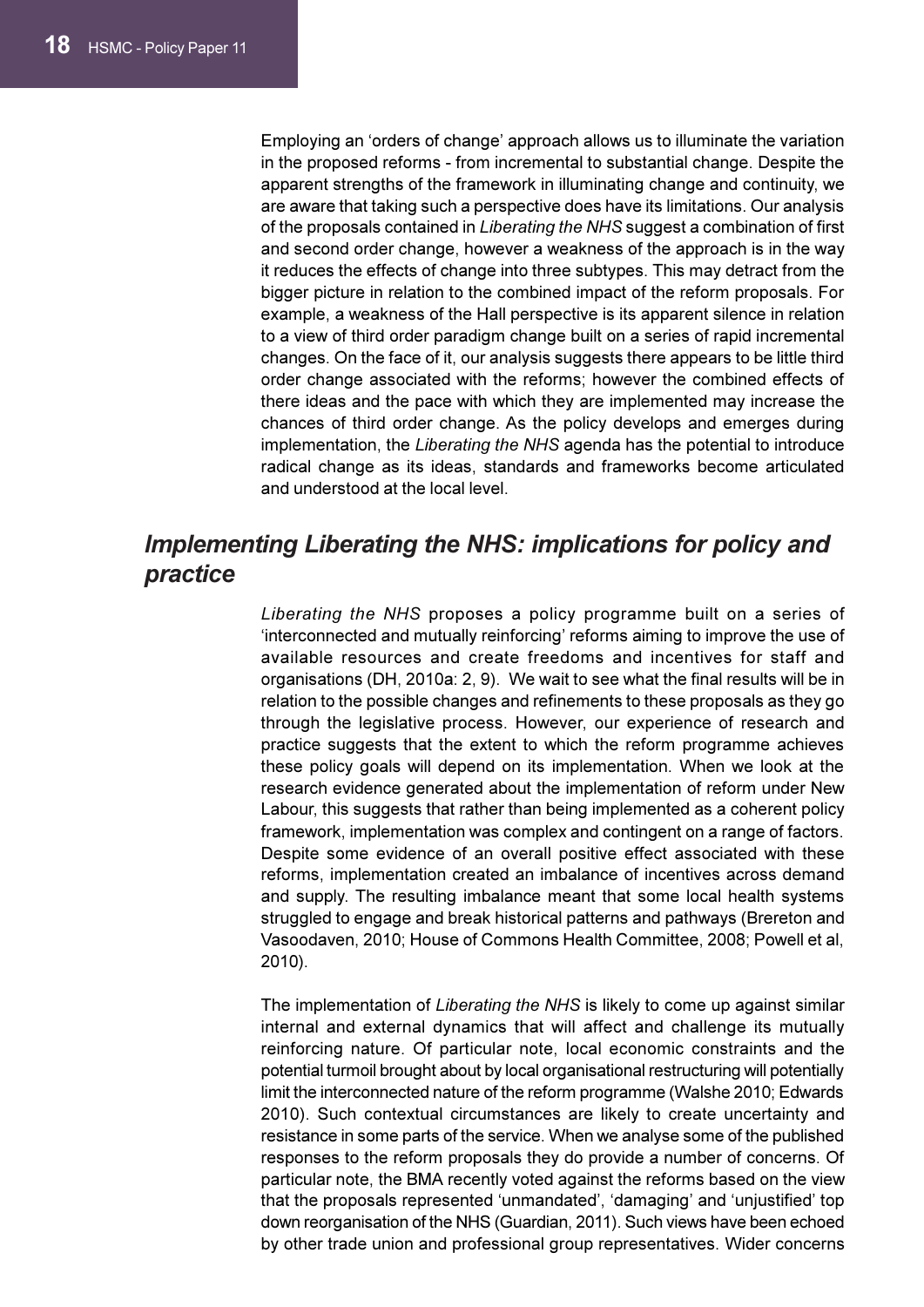have been raised about the pace and scale of the proposed changes with the King's Fund in particular suggesting some of the reforms go 'too far too fast' (Iacobucci, 2010). Uncertainty remains about achieving the 'balance' between service reconfiguration on the one hand and system efficiency and stability on the other (Foundation Trust Network, 2010). Furthermore, issues related to the governance and accountability of the proposals still need further clarification (Local Government Group, 2010; Faculty of Public Health, 2010).

The Health Services Management Centre (HSMC) has extensive experience of research, policy and practice in relation to the key proposals outlined in Liberating the NHS. A notable highlight is its current work on commissioning. Here, HSMC is currently engaged in a number of innovative projects and exercises that will work with and support practitioners in light of the commissioning reform proposals contained in Liberating the NHS. As well as this current work, it will also draw on its extensive experience of research and practice in relation to, priority setting and strategic commissioning in the context of local health systems.

Connected to commissioning and the wider challenges and opportunities brought about by Liberating the NHS, HSMC's experience of leadership and organisational development will also be crucial. Important areas for future development will be building and nurturing clinical leadership, particularly in the context of primary care. Other areas will include the need to continue to work with practitioners on how to develop solutions in the context of the productivity and efficiency challenge. The expressed interest in freeing providers and generating new models of organisation will also tie in with existing HSMC work exploring the role of social enterprise and the wider third sector in the delivery of health and social care services.

Forthcoming policy papers will carry out further in depth analysis of the practical implications of Liberating the NHS. These will reflect on the delivery of these objectives and how HSMC can support and enable practitioners to realise these goals.

## Liberating the NHS: implications for policy and practice

- - Liberating the NHS will herald in new organisations, localities and geographical boundaries. In this context, it will be essential for all NHS staff to proactively develop and nurture new relationships between primary, community and secondary care and between Local Government and the NHS.
- - The context of organisational change, transition and uncertainty brought about by Liberating the NHS means the role and importance of leadership cannot be overstated. Leadership in such contexts is likely to mean engaging with resistance and steering organisations in coming to terms with the new environment. It is likely to be made more challenging by the discontinuity of leadership positions at PCT and SHA levels. With the potential vacuum created it will mean clinical leadership becomes increasingly important and will also mean that greater emphasis might be needed on distributed forms of leadership. Local leadership in building team work, collaboration and communication will become increasingly important in the contexts and scenarios likely to be brought about by Liberating the NHS.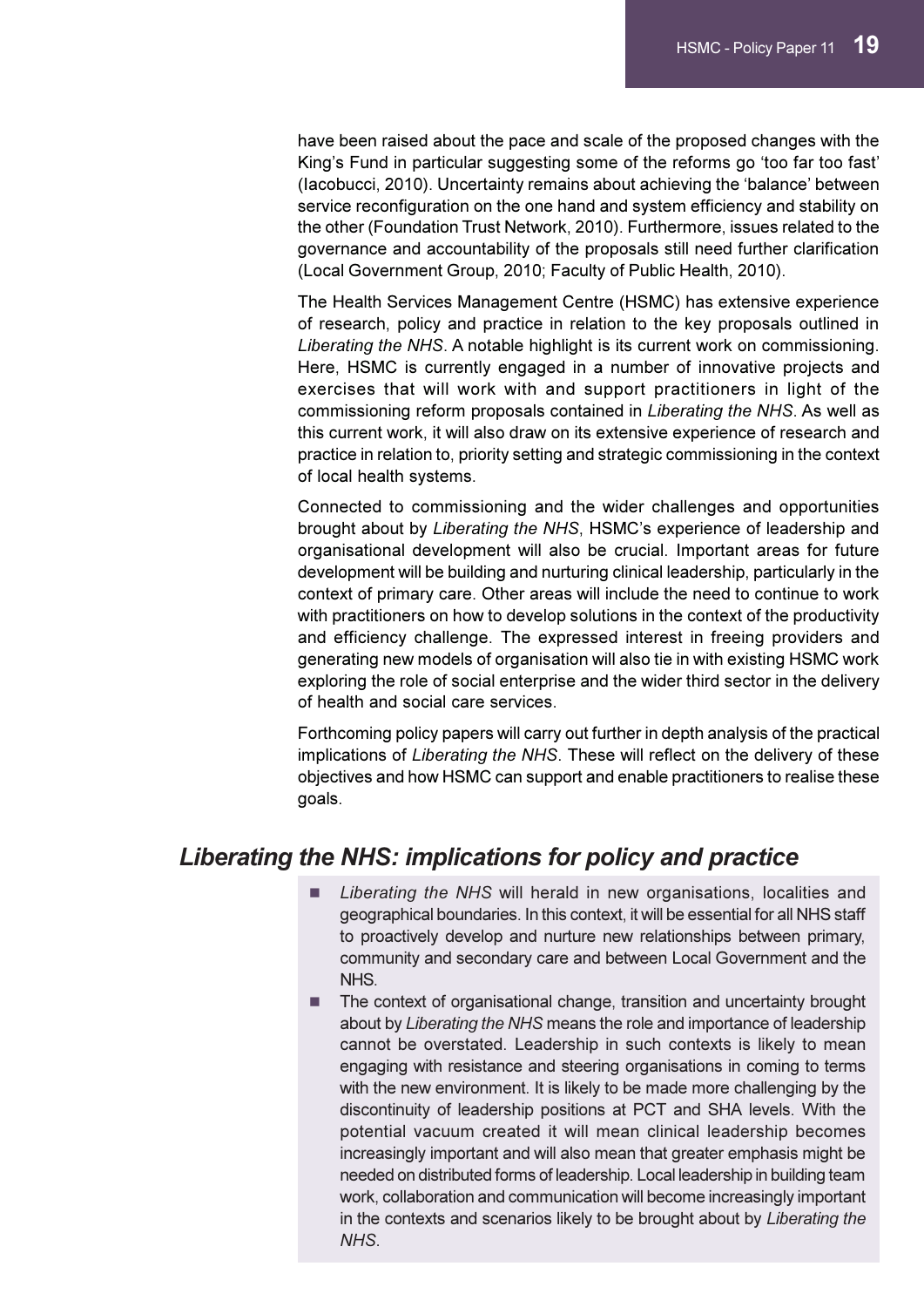- - Loss of jobs and organisational restructuring may create conditions for organisation memory loss. Ensuring the prevention of organisational memory loss is not easy but in such contexts it is crucial that information and knowledge is appropriately managed and diffused across organisational settings.
- - Research evidence suggests that local service improvement efforts are put back by re-organisations. Because of this it will be important for the newly established commissioner and provider services to be given time to make sense of the new landscape and to formulate and deliver services. Time and patience will also be needed to develop the necessary system relationships for the proposed improvements to happen.
- - The importance of evaluation and feedback about the impact of the proposed changes will be crucial. Future research and dissemination of best practice will be of increasing importance if the NHS is to reap the benefits of the proposed reform. It will require all researchers and practitioners to look at ways of sharing knowledge and information about how the reforms have impacted. Research about the impact of Liberating the NHS will be particularly important in relation to the newly established commissioning consortia. Feedback to policy and practice about these new commissioning arrangements will be essential.

## References

Audit Commission (2006) Early lessons in implementing practice based commissioning, Audit Commission: London.

BBC (2011) "Evolutionary' Health and Social Care Bill launched', Available at: http://www.bbc.co.uk/ news/health-12217668

Bevan, G. and Hood, C. (2006) 'What's measured is what matters: targets and gaming in the English public health care system', Public Administration, 84: 3, pp. 517-538.

Brereton, L. and Vasoodaven, V. (2010) The Impact of the NHS market. Civitas

Bloom, N. Propper, C. Seiler, S. Van Reenan, J. (2010) The impact of competition on management quality: evidence from public hospitals, Centre for Economic Performance, London School of Economics and Political Science.

Birmingham City Council (2008) Birmingham: LAA 2008-2011 Working together for a better Birmingham, Birmingham City Council: Birmingham

British Medical Association (2009) Choose and Book: Learning Lessons from Local Experience. BMA. BMJ (2011) 'Reaction: what they say about the health bill', BMJ, 342, pp. 413.

Christianson, J. Leatherman, S. and Sutherland, K. (2007) Financial incentives, healthcare providers, and quality improvements. A review of the evidence. The Health Foundation.

Cooper Z, McGuire A, Jones S, Le Grand J. (2009) 'Equity, waiting times and NHS reforms: retrospective study', BMJ, 339: 32, pp. 3264.

Cooper, Z. Gibbons, S. Jones, S. McGuire, A. (2010) Does hospital competition save lives? Evidence from the English NHS patient choice reforms, London School of Economics and Political Science.

Coleman, A. Checkland, K. Harrison, S. and Dowswell, G. (2009) Practice-based Commissioning: theory, implementation and outcome: Final report. NPCRDC, Manchester University

Cookson, R. Dusheiko, M. Hardman, G. Martin, S. (2010) 'Does hospital competition increase health care inequalities? Evidence from the English National Health Service 1991-2001', Journal of Public Administration Research and Theory. (in press)

Curry, N. Goodwin, N. Naylor, C. Robertson, R. (2008) Practice-based commissioning: reinvigorate, replace or abandon? ,The King's Fund: London.

Department of Health (2008) High Care Quality for All, The Stationary Office: London.

Department of Health (2009a) NHS 2010 - 2015: from good to great. Preventative, people-centred, productive, The Stationary Office: London.

Department of Health (2009b) Transforming community services: enabling new patterns of provision, The Stationery Office: London.

Department of Health (2010a) Equity and excellence: Liberating the NHS, The Stationery Office: London. Department of Health (2010b) Equity and excellence: Liberating the NHS Analytical strategy for the White Paper and associated documents. The Stationery Office: London.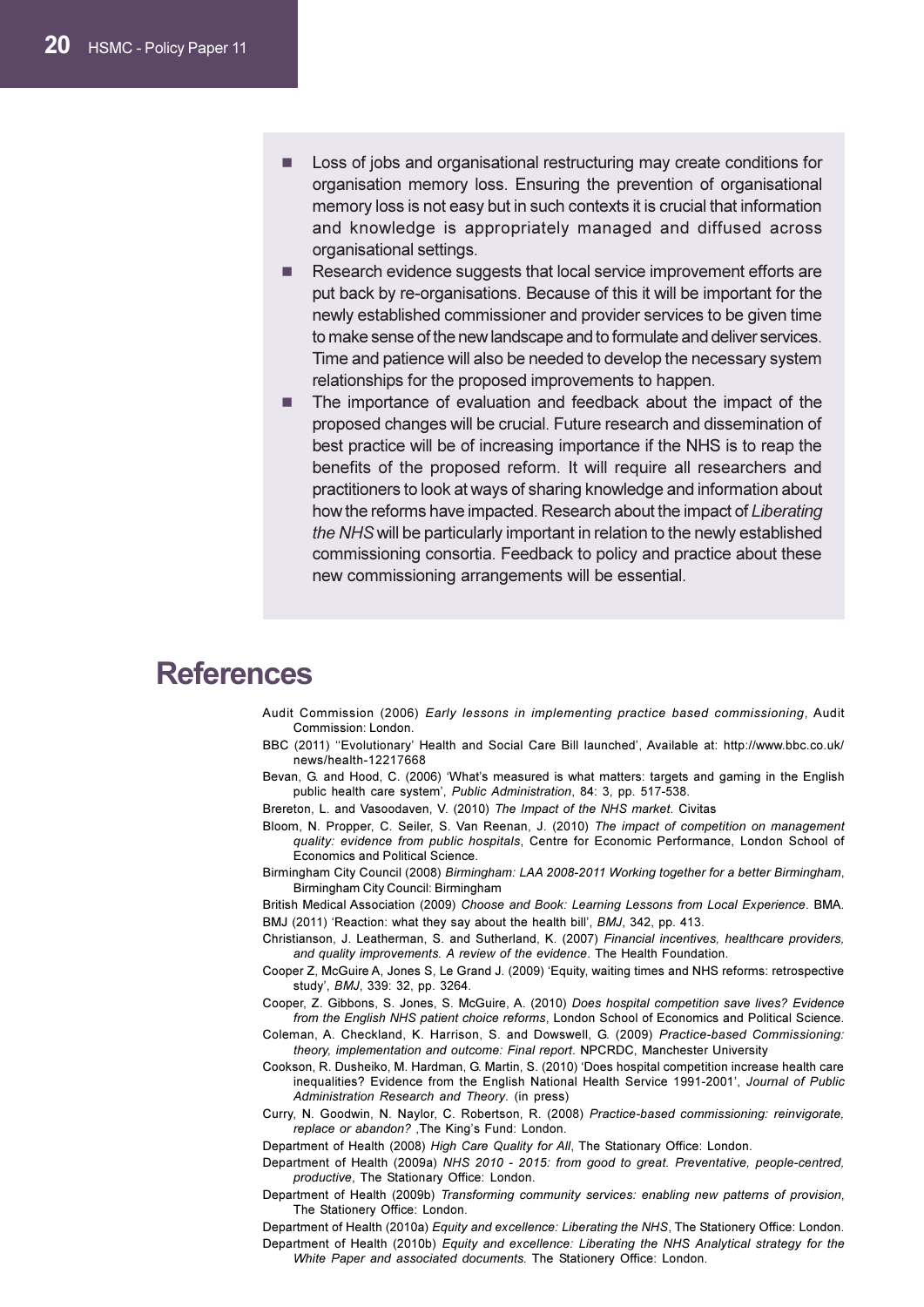Department of Health (2010c) Liberating the NHS. Regulating healthcare providers: a consultation on proposals. The Stationery Office: London.

Department of Health (2010d) Liberating the NHS Commissioning for patients: a consultation on proposals. The Stationery Office: London.

Department of Health (2010e) Liberating the NHS: Local democratic legitimacy in health: a consultation on proposals. The Stationery Office: London.

Department of Health (2010f) Transparency in outcomes – a framework for the NHS a consultation on proposals. The Stationery Office: London.

Department of Health (2010g) Revision to the Operating Framework for the NHS in England 2010/11. The Stationery Office: London.

Department of Health (2010h) The Operating Framework for the NHS in England 2010/11. The Stationery Office: London.

Department of Health (2011) Health and Social Bill 2011: First Reading, House of Commons.

Dixon, A. (2010) 'Purchasing health care in a cold climate', Journal of Health Service Research and Policy, 15: 1.

Dixon, A. Robertson, R. Appleby, J. Burge, P. Devlin, N and Magee, H. (2010) Patient choice: How patients choose and how providers respond, King's Fund: London.

Donabedian, A. (1966) Evaluating the Quality of Medical Care. Milbank Memorial Fund Quarterly

Donabedian, A. (2003) An Introduction to Quality Assurance in Health Care. Oxford University Press, Oxford.

Dusheiko, M. Goddard, M. Gravelle, H. Jacobs, R. (2008) 'Explaining trends in concentration of healthcare commissioning in the English NHS', Health Economics, 17: 8, pp. 907-26.

Edwards, N. (2010) The triumph of hope over expectation – Lessons from the history of reorganisation. NHS Confederation.

Ellins, J. and Ham, C. (2009) NHS Mutual. Engaging Staff and Aligning incentives achieve higher levels of performance. The Nuffield Trust, London.

- Faculty of Public Health (2010) Faculty of Public Health response to Equity and Excellence: Liberating the NHS.
- Forster, R. and Gabe, J. (2008) 'Voice or choice? Patient and public involvement in the National Health Service in England under New Labour', International Journal of Health Services, 38: 2, pp. 333– 56.
- Fotaki, M. Roland, M. Boyd, A. McDonald, R. Scheaff, R. and Smith, L. (2008) 'What benefits will choice bring to patients? Literature review and assessment of implications', Journal of Health Services Research & Policy, 13: 3, pp. 178-84.

Foundation Trust Network (2010) Consultation Response.

- Gaynor, M. S. Moreno-Serra, R. Propper, C. (2010) Death by market power: reform, competition and patient outcomes in the National Health Service. Working paper No 16164. National Bureau of Economic Research, 2010.
- Glendinning, C. Powell, M. and Rummery, K. (eds.) (2002) Partnerships, New Labour and the Governance of Welfare, The Policy Press: Bristol.
- Goodwin, N. (2007) 'Developing effective joint commissioning between health and social care: prospects for the future based on lessons from the past', Journal of Care Services Management, 1:3, pp.279-93.

Guardian (2010) 'Reaction to NHS shakeup: Tied up in knots or free to deliver better care?, July 12<sup>th</sup> 2010'. Available at http://www.guardian.co.uk/society/2010/jul/12/nhs-reform-reaction-thinktanksunions

Guardian (2011) 'BMA rejects NHS reforms', Tuesday 11th March 2011. Available at: http:// www.guardian.co.uk/society/2011/mar/15/bma-meeting-rejects-nhs-reforms.

Greener, I. (2007) 'Are the assumptions underlying patients choice realistic? A review of the evidence', British Medical Bulletin, 83:1, pp. 249-58.

Greener, I. and Mannion, R. (2009) Patient choice in the NHS: what is the effect of choice policies on patients and relationships in health economies? Public Money & Management 29: 2, pp. 95 -100.

Ham, C. and Smith, J. (2010) Removing the policy barriers to integrated care in England.

The Nuffield Trust.

- Hall, P.A. (1993) 'Policy paradigms, social learning and the state: the case of economic policymaking in Britain', Comparative Politics 25: 3, pp.275–96.
- Heins, E. Price, D. Pollock, A.M. Miller, E. Mohan, J. and Shaoul, J. (2010) 'A Review of the Evidence of Third Sector Performance and Its Relevance for a Universal Comprehensive Health System', Social Policy & Society, 9:4, pp. 515-526.

House of Commons Health Committee (2008) Foundation trusts and Monitor. Sixth Report of Session 2007-08. The Stationery Office: London.

- House of Commons Health Committee (2009) Patient Safety. Sixth Report of Session 2008-09. The Stationery Office: London.
- HSJ (2009) 'MP slams 'uncontested' FT governor elections', October 28th Health Services Journal, HSJ: London.
- HSJ (2010) 'PCTs improve commissioning performance', 5 August 2010, Health Services Journal, HSJ: London.
- Hughes E (2007) 'Payment by results—a model for other diabetes healthcare systems?', Primary Care Diabetes , 1:2, pp. 111–113.
- Hughes D, Mullen C and Vincent-Jones P. (2009). Choice vs. voice? PPI policies and the re-positioning of the state in England and Wales. Health Expectations, 12:3, pp. 237-50.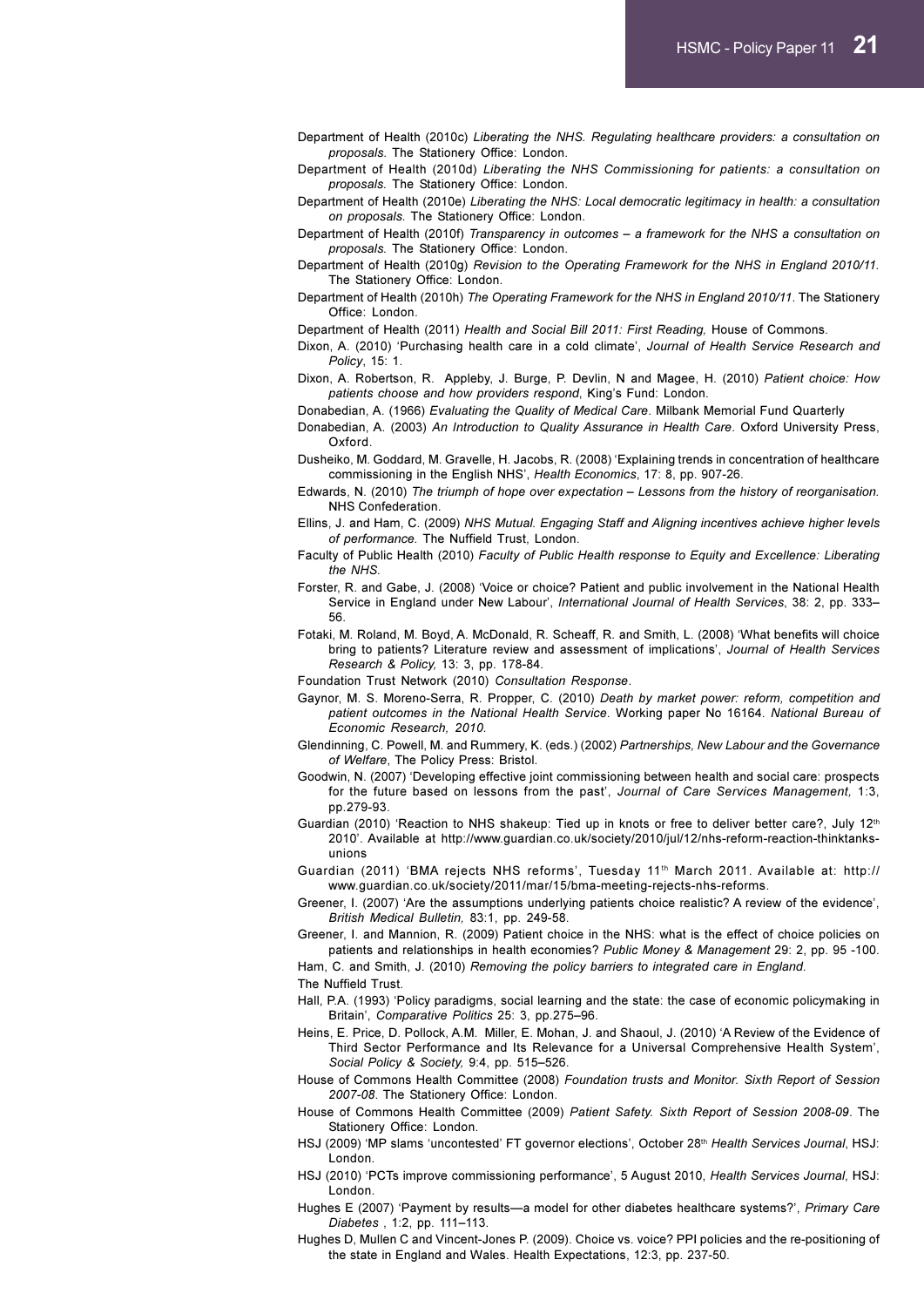- Iacobucci, G. (2010) 'Government reforms 'too far too fast', warns King's Fund', 7<sup>th</sup> October 2010, Pulse. Available at: http://www.pulsetoday.co.uk/story.asp?storycode=4127303
- Jones, L. and Mays, N. (2009) Systematic review of the impact of patient choice of provider in the English NHS. London School of Hygiene and Tropical Medicine: London
- Kaplan, R. S. Norton, D. P. (1992) 'The Balanced Scorecard Measures that drive performance'. Harvard Business Review, 70:1, pp. 71-79.
- Klein, R. (2010) The New Politics of the NHS: From Creation to Reinvention, Radcliffe Publishing Ltd (6th ed), Oxford.
- Khunti, K. Gadsby, R. Millett, C. Majeed, A. and Davies, M. (2007) 'Quality of diabetes care in the UK: comparison of published quality-of-care reports with results of the Quality and Outcomes Framework for Diabetes', Diabetic Medicine, 24:12, pp. 1436-41
- Le Grand, J. (2011) 'Cameron's NHS reform is no health revolution', Financial Times, January 19<sup>th</sup> 2011. Available at: http://www.ft.com/cms/s/0/43c4e79e-241b-11e0-a89a-00144feab49a.html
- Lewis, R. Smith, J. Harrison, A. (2009) 'From quasi-market to market in the National Health Service in England: what does this mean for the purchasing of health services?', Journal of Health Services Research & Policy, 14:1, pp. 44-51.
- Local Government Group (2010) Equity and Excellence: Liberating the NHS. Local Government Group Response.
- Mant, J. Hicks, N. (1995) 'Detecting differences in the quality of care: the sensitivity of measures of process and outcome in treating acute myocardial infarction', British Medical Journal, 311, pp. 793-79
- Monitor (2007) About Monitor. Effective regulation, better patient care.
- NHS Confederation (2010). Consultation Response from the NHS Confederation.
- NICE (2010) http://www.nice.org.uk/aboutnice/qualitystandards/qualitystandards.jsp. Last accessed 4/ 11/10
- Powell, M. Millar, R. Mulla, A. Brown, H. Fewtrell, C. McLeod, H. Goodwin, N. Dixon, A and Naylor, C. (2010) Comparative case studies of health reform in England. Draft report submitted to the Department of Health Policy Research Programme (PRP).
- Propper, C. Sutton, M. Whitnall, C. and Windmeijer, F. (2008a) 'Did 'Targets and Terror' Reduce Waiting Times in England for Hospital Care?,' The B.E. Journal of Economic Analysis & Policy: 8: 2, Article 5
- Propper, C. Burgess, S. Gossage, D. (2008b) 'Competition and Quality. Evidence from the English NHS internal market 1991-99', Economic Journal, 118: 525, pp. 138-170
- Rashid, M. Abeysundra, L. Mohd-Isa, A. Khan, Y. Sismeiro, C. (2007) 'Two years and 196 million pounds later: where is Choose and Book?', Informatics In Primary Care, 15: 2, pp. 111-9.
- Rosen, R. Florin, D. Hutt, R. (2007) An Anatomy of GP Referral Decisions: A qualitative study of GPs' views on their role in supporting patient choice. The King's Fund: London.
- Rubin, H. R., Pronovost, P. & Diette, G. B. (2001) 'The advantages and disadvantages of process-based measures of health care quality', International Journal for Quality in Health Care, 13: 6, pp. 469-474.
- Smith, J., Mays, N., Dixon, J., Goodwin, N., Lewis, R., McClelland, S., McLeod, H. and Wyke, S. (2004) A Review of the Effectiveness of Primary Care-led Commissioning and its Place in the NHS. The Health Foundation
- Sullivan, H. and Skelcher, C. (2002) Working Across Boundaries. Palgrave: London.
- Vincent-Jones, P., Hughes, D. and Mullen, C. (2009) 'New Labour's PPI Reforms: Patient and Public Involvement in Healthcare Governance?', Modern Law Review, 72: 2, pp. 2.